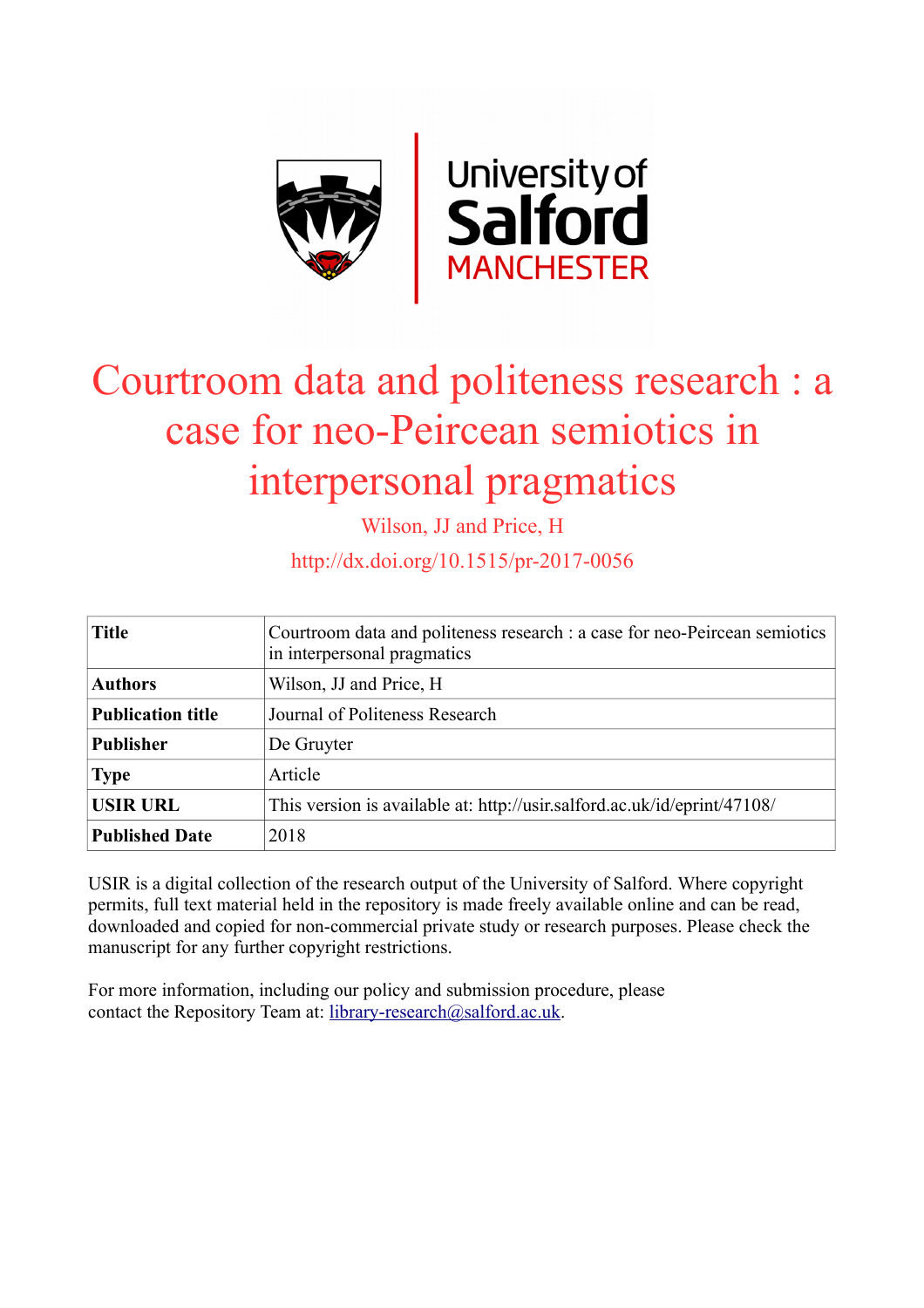## Jack Wilson\*

Department of English and Creative Writing, School of Arts and Media, University of Salford

[j.j.wilson@salford.ac.uk](mailto:j.j.wilson@salford.ac.uk)

\*corresponding author

Hazel Price

Department of Linguistics and Modern Languages, School of Music, Humanities and Media, University of Huddersfield

# [h.price@hud.ac.uk](mailto:h.price@hud.ac.uk)

**Courtroom data and politeness research: A case for neo-Peircean semiotics in interpersonal pragmatics**

# Size: 69,065

## **Abstract**

In this article, we take a neo-Peircean semiotic approach to analyzing an interaction in which a routine bail hearing between a defendant and a judge goes awry. Neo-Peircean semiotics is steadily gaining recognition within linguistics for providing a new perspective on meaning. One neo-Peircean approach, referred to as *Relationship Thinking* (Enfield, 2009; 2013), has the potential to be influential for politeness research and linguistic pragmatics generally. In this article, we explore how the concept of relationship can be used to explore meaning on two dimensions: *residential* and *representational* (Kockelman, 2006a;b). It is our contention that both of these dimensions are crucial to developing an understanding of what happens in the courtroom data on which this special issue focusses. We begin by providing a detailed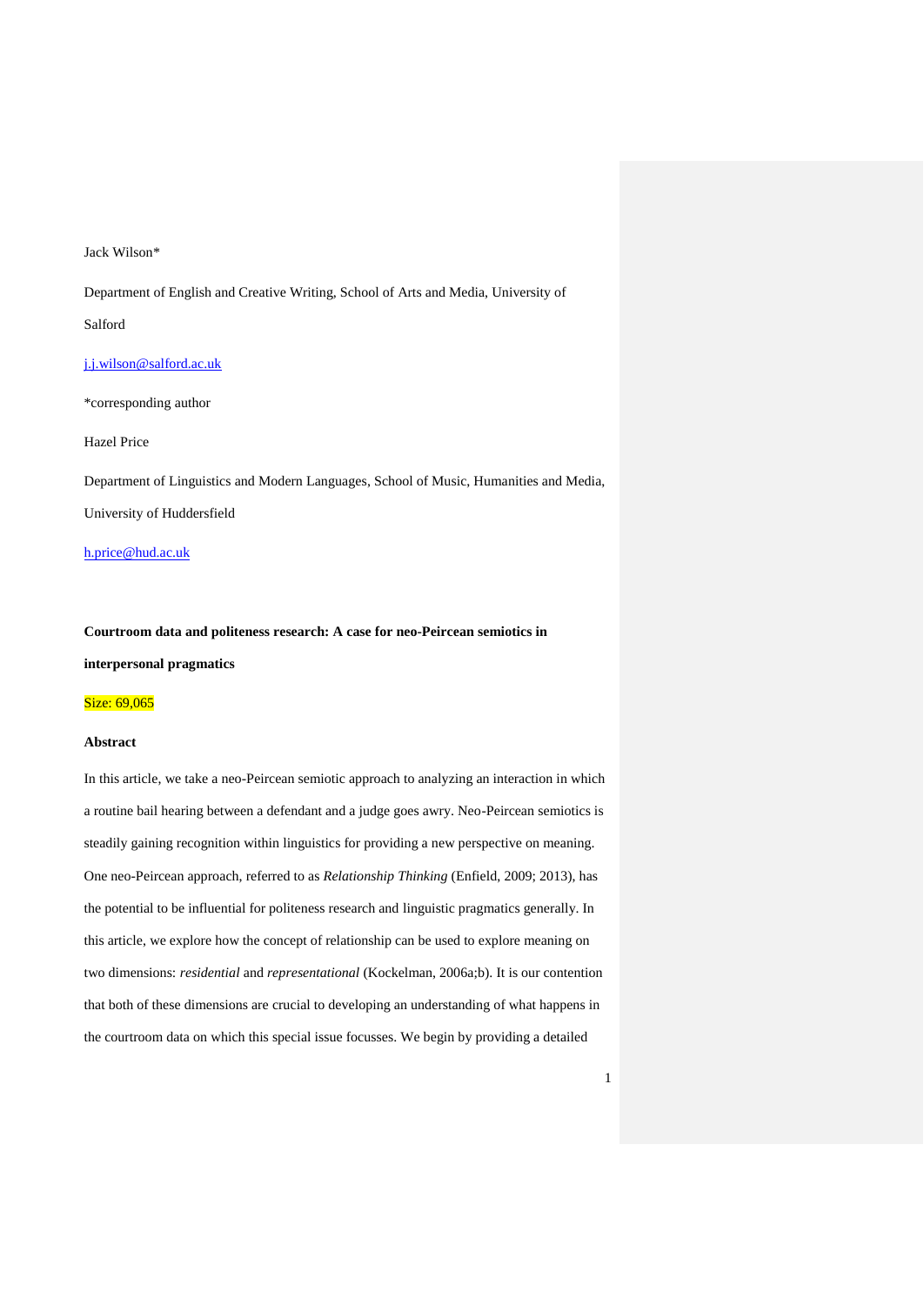overview of neo-Peircean semiotics in order to demonstrate its utility for researchers from different disciplines. We then show how a neo-Peircean analytical approach can illuminate elements of data that may not be accounted for in other analyses. This is as a consequence of the neo-Peircean framework's scope and its capacity for coping with a range of interactionally significant phenomena, from individual linguistic tokens to institutional norms. In our analysis of the data at the heart of this special issue, the Penelope Soto case, we show that problems can arise when interactants have different understandings of what is a *sign* and what is an *interpretant* (Peirce, 1955). We make the case that it is a misunderstanding at this level (specifically the interpretations of the word "*value*") that is ultimately what causes the interaction to conclude in the way that it does. Ultimately, we suggest that a neo-Peircean approach to the study of in/appropriate behaviour can facilitate links between the traditional (and sometimes disparate) methods of analysis used in politeness research.

**Keywords**: Agency, In/appropriateness, Indexicality, Intentionality, neo-Peircean semiotics

## **1 Introduction**

This paper offers an alternative way to analyze and model social interaction. As noted by Bom and Grainger (2015, see also Grainger, 2011), there have been three distinct waves of politeness research. First wave politeness research built on traditional Gricean notions of meaning (1957, 1975) and Austinian Speech Acts (1962), focussing on the 'speaker' and the intentional nature of communicative behaviours. Spearheaded by the influential work of Brown and Levinson (1987) this approach was successful in systematizing key aspects of Goffman's work on Face and Facework (cf. 1967). In response to this, the second wave of politeness focussed on the discursive achievement of behaviour with a particular focus on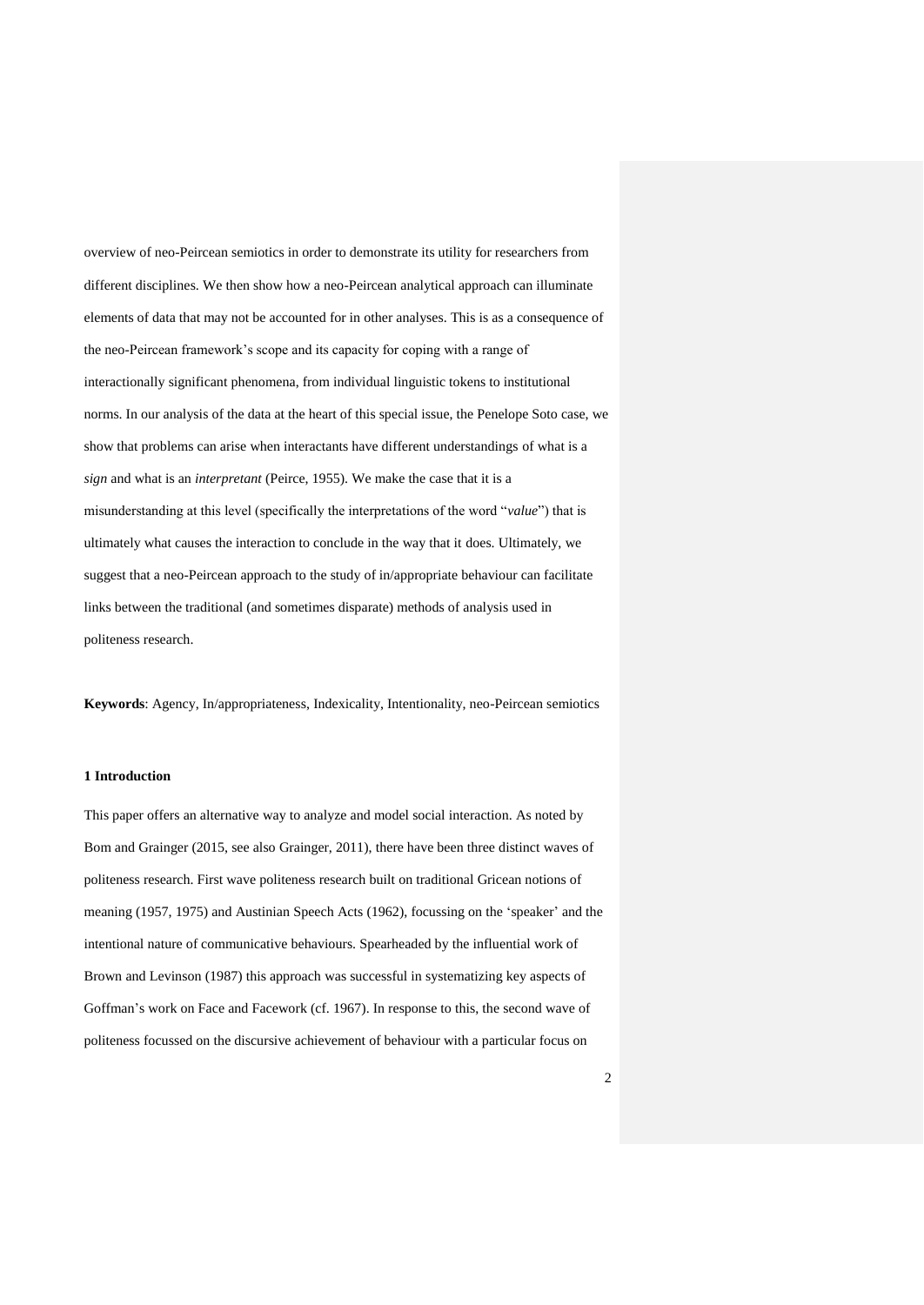emergent properties found in participant evaluations of behaviour (Locher and Watts, 2005). This perspective not only reduced the necessity to theorize about speaker mental states or describe 'model persons'(Brown and Levinson, 1987; see also McIntyre and Bousfield, 2017: 764), but also reduced the impact of the analyst in evaluating (im-)polite behaviour (Locher and Watts, 2005). These two views are quite often polarized, giving rise to two distinct approaches to politeness research sometimes referred to as first-order (i.e., discursive) and second-order (i.e., intentionalistic). More recently a third wave has emerged which explores politeness from an interactional perspective, borrowing methodological apparatus from conversation analysis. A key feature of this approach is to explore the ways in which evaluations of (im-)politeness analyzable of either interactant, but are co-constituted in the interaction itself (cf. Arundale, 2010; Haugh, 2007).

In this paper, we argue that it is possible to model the differing perspectives of politeness using a single semiotic approach, such as *Relationship Thinking* (Enfield, 2009; 2013). Semiotic models are general because the labels adopted are relevant to a broad range of human (and non-human) behaviours and they are inclusive because they have the potential to be applied to anything that an analyst deems relevant for the perspective they adopt when analyzing the data.

Before beginning our discussion of a *relationship thinking* approach, it is worth taking a second to point out what we are going to analyze in terms of politeness. Here we are exploring the situational appropriateness and/or inappropriateness of the various behaviours of the interactants in the courtroom data upon which this special issue focusses. We follow Schneider (2012) who draws a parallel between the distinctions of appropriateness and inappropriateness with Watts' (2005) distinction between politic and non-politic. In this sense, what we define as inappropriate is behaviour that is always marked. One of the things we explore is the different ways in which a behaviour can be said to be marked. However, it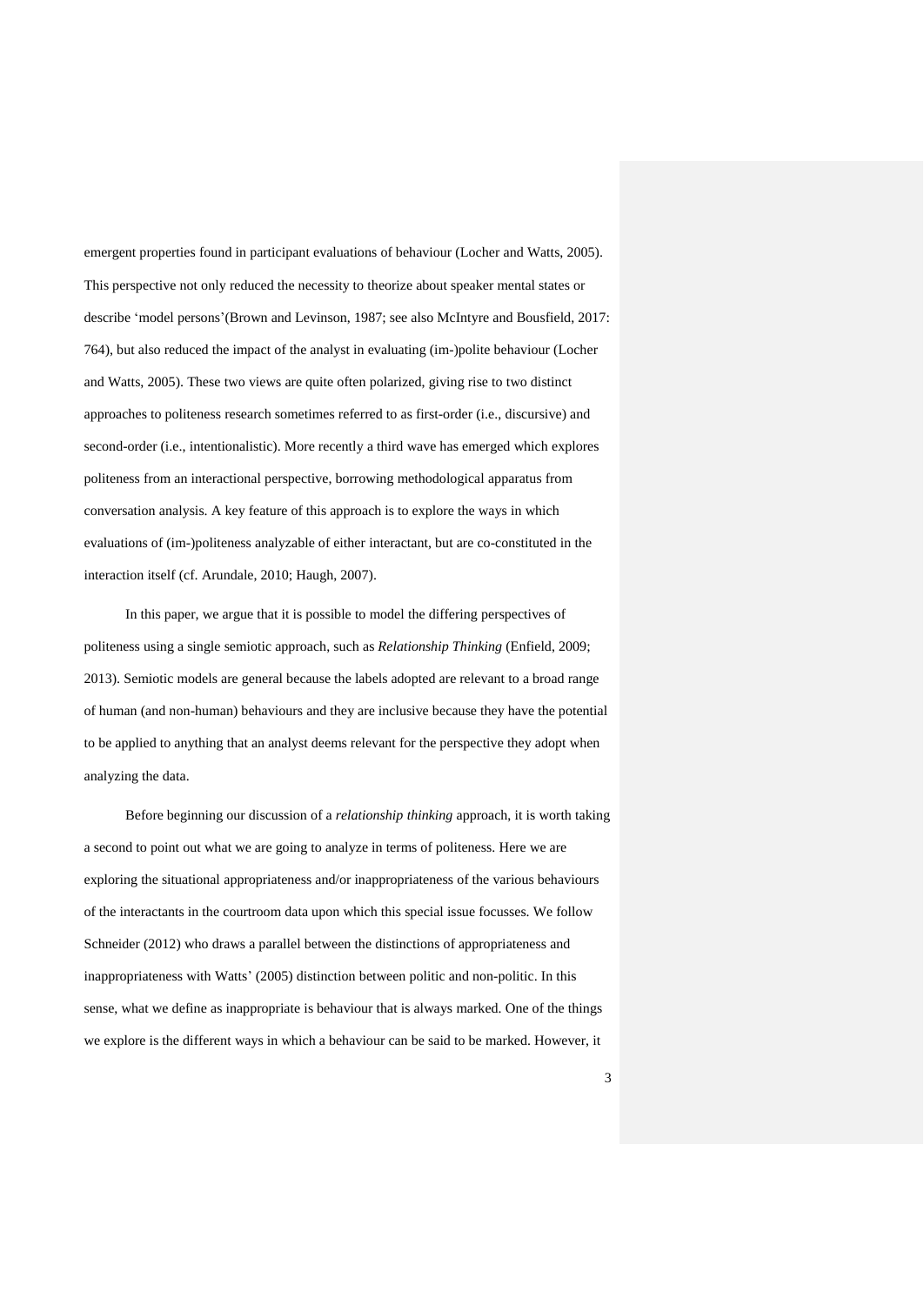is not our intention in this paper to make the stronger claim that appropriateness equates to politeness (cf. Meier, 1995).

*Relationship thinking* is an approach to interaction with its roots in old ways of conceptualizing meaning making (cf. Peirce, 1955). Relationships are phenomena involving at least two things (often individuals) that are contextualized by a third entity (the relationship itself). For example, the relationship of the particular defendant and the particular judge in the courtroom data that forms the basis of this special issue is based on an institutionalized notion of their particular statuses within the situation. Here, we follow Enfield (2009; 2013) in using status in the sense of Linton (1936) to describe sets of rights and duties with respect to specific others. The statuses involved in the court data can be termed emblematic because they are ascribed by the institution of law and the court (i.e., judge and defendant). Further, it is possible to describe a broad spectrum of statuses. For example, if Ralph is Emma's *brother*, then Emma is Ralph's *sister* and together they are *siblings*. The relationship of being siblings contextualizes both Ralph as brother and Emma as sister. Without it, neither of them could possess either status. It is the relationship of being siblings that governs the way in which they stand in relation to each other. When conceptualized in this way, it is possible to analyze linguistic meaning as a relationship between two individuals and a third element. For example, if Ralph uses the word "coriander" and Emma understands the word "coriander" as Ralph uses it, then they must share (at least partially) the meaning of the word "coriander". However, if Emma was American, she may very well have access to the referent of "coriander" (i.e., a herb often used in Asian cooking), but she may not have access to the particular relationship that Ralph is attempting to invoke, instead having "cilantro" as her sign for that referent. Ultimately, the token relationship that is enacted (e.g., symbolic word meaning, or siblings) relates to a type of relationship that may be invoked across multiple enactments.

4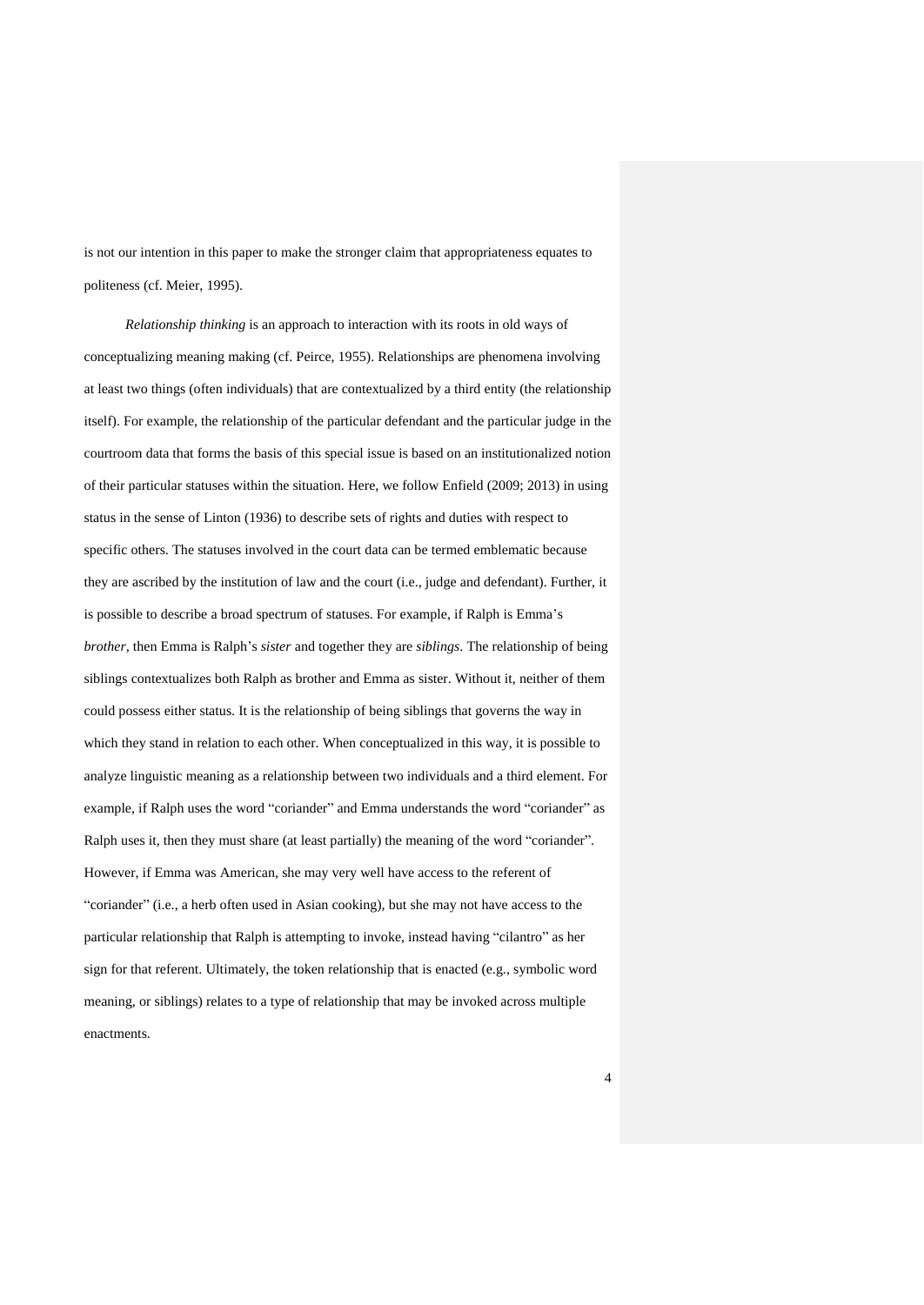The key distinction is that the second type of relationship (conventional word meaning) is what might be referred to as a *representational relationship* (Kockelman, 2006a) whereas the first (*siblings*) might be called a *residential relationship* (Kockelman, 2006b). Representational relationships are, broadly speaking, about intentionality or how representations (e.g., sentences, thoughts) can be directed or about the world. They are propositional. Residential relationships, as Kockelman suggests (2006b: 20), involve nonpropositional meaning such as "undertaking actions, performing roles, and filling identities". For example, Ralph may perform in a way that indexes his relationship to Emma (as Emma's brother) which would also index her relationship to him (as his sister).

Indexes, in this sense, relate to statuses as a set of rights and duties, based, for example, on the type *sibling*, and we, as analysts or participants, would be able to contextualize Ralph's behaviour in relation to those rights and duties. Therefore, a status is not something that one has, but something that affords and constrains the potential actions one might undertake at any time. At the most basic interactional level, the status ascribed to an interactant is typically that of speaker or hearer. It is important to acknowledge that the status of an interactant at any moment in time is at least partially determined by the speech act they are producing. For example, if one interactant is a question-asker, then the other becomes a question-answerer. There is a residential relationship that contextualizes the relationship between question-answerer and question-asker, but also a representational relationship that contextualizes the relation between question and answer. From this it is possible to argue that every speech act simultaneously involves engagement in two processes. The first relates to a residential relationship. The second relates to a representational relationship.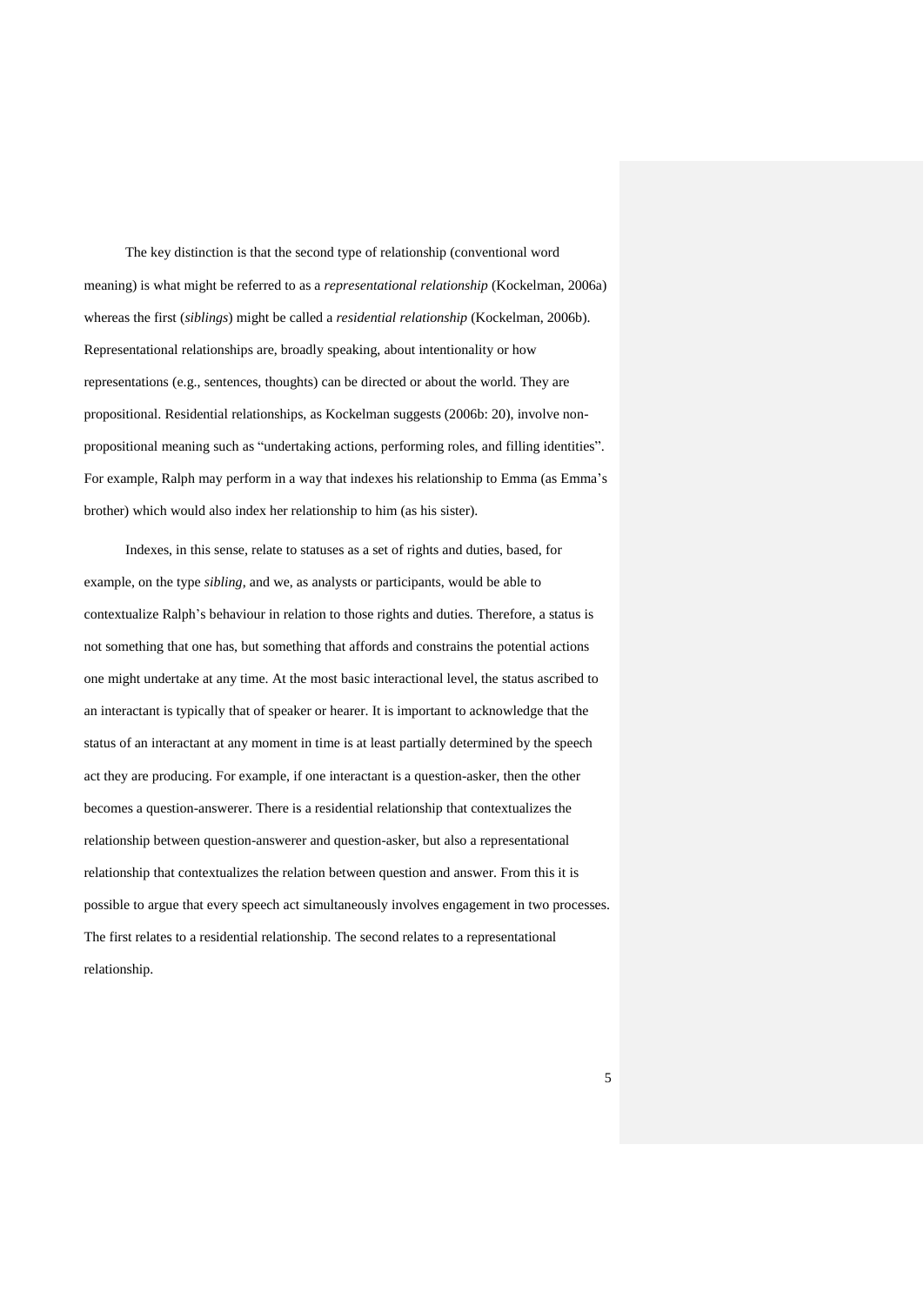The courtroom data, we believe, represents an example of how both are crucial for the management of successful interaction. An example of this can be seen below in an extract of the data, taken from lines 4–5:

## j: opene<sup>o</sup> [lope so:to=

```
d: [yes
```
Here, in order to understand this two-turn exchange, we must acknowledge that the Judge's turn involves both a summons for the defendant to acknowledge that she is indeed the person who "Penelope Soto" refers to, and an enactment of the status of summoner. The defendant's response contextualizes the Judge's turn as a summons by producing what might be called a summons-response, but also enacts the status of summoned. On the residential side, both of these statuses (summoner and summoned) are embedded within the institutional status of judge and defendant. In fact, the relationship of judge and defendant provides an explanation of why each participant is enacting the status they are. It would be marked for the defendant to summon the judge. What should be clear is that at a basic level, the rights and duties of interactants is largely reflexive. For example, there is an assumption that someone who performs an action has a right to perform that action (however, this may be negotiated interactionally). These statuses may be embedded under higher-order residential statuses that provide additional reasons for the actions. In other words, the projects we are involved in are often embedded in other projects and it is this embedding that provides explanations for basic level moves. This can be delineated as follows:

- 1. The Judge produced a summons
- 2. Because he has a right to produce a summons (as a summoner)
- 3. Because he has a right to be a summoner (as a Judge)
- 1. The defendant produced a summons-response
- 2. Because she has a duty to produce a summons-response (as summoned)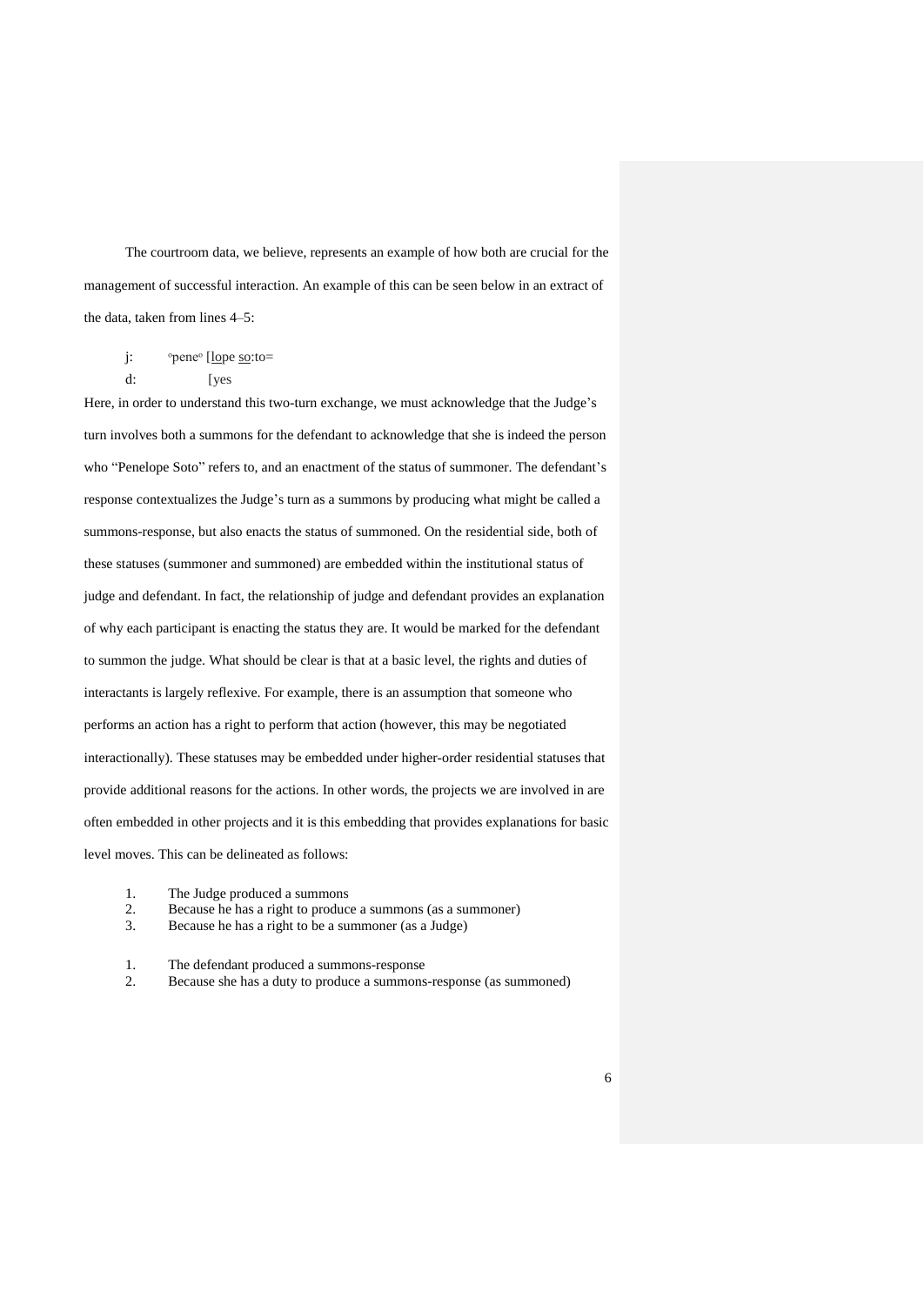#### 3. Because she has a duty to be a summoned<sup>1</sup> (as a defendant)

So far, what we have tried to show is how a *relationship thinking* approach can be used to build a model of both the representational and residential relationships enacted and invoked in the court data from the ground up. In this paper we have two aims: to introduce neo-Peircean semiotics and to use it to model one aspect of why the courtroom interaction goes awry. In the next section, we provide a fairly comprehensive introduction to neo-Peircean semiotics. In section three, we use key aspects of this framework to analyze the data. Last, in section four, we draw some conclusions based on our analysis.

#### **2 What is neo-Peircean semiotics?**

 $\overline{a}$ 

Most scholars working within politeness research will have encountered semiotics in some form or another (indexicality, for example, has been a particularly useful concept in sociolinguistics [Ochs, 1996; Silverstein, 2003;] and politeness theory [Christie, this volume]). Semiotics, broadly speaking, is the study of signs and the operationalization of signs or *semiosis* (Kockelman, 2005). Within semiotics two approaches have prevailed.<sup>2</sup> First, the Saussurean approach, originally referred to as semiology, focusses on a binary relationship between a *signifier* and a *signified*. Phrased within these terms, semiology is the study of why one thing (e.g., a word) stands for something else (e.g., an object). So for example, when the judge says "*Penelope Soto*", he is using the proper nouns "Penelope" and "Soto" to refer to the defendant. This works because the two words stand-for the individual whose name is Penelope Soto, who in this interaction is the defendant. If we stopped there,

<sup>&</sup>lt;sup>1</sup> Here "summoned" is not being used as a verb but as a shorthard for 'person being summoned'. In other words, it refers to a membership category and not an action.

<sup>&</sup>lt;sup>2</sup> Here we only outline the basics of these two distinct approaches, but advise interested readers to the work of Parret (1984) and Kockelman (2005), both of which provide illuminating insights into their history.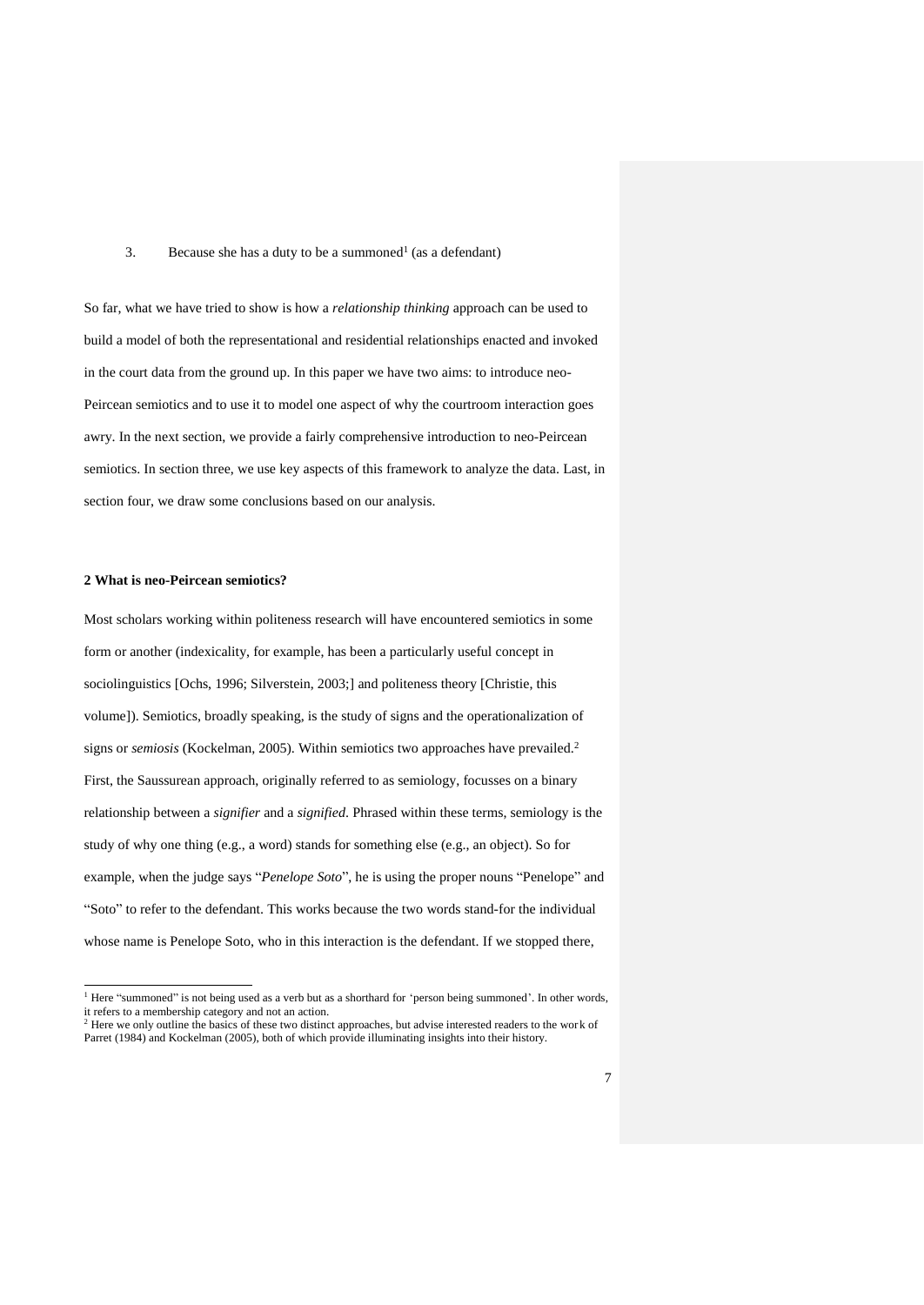then we would have the basis for a referential theory of meaning based on what Kockelman (2005) would call a relationship of standing-for.

The second approach, originally referred to as semiotics, was conceived by Peirce (1955). However, Peirce's contribution to the field of semiotics is often treated as an enrichment of the Saussurean view, keeping the relationship of standing-for and subdividing it into three types (or grounds). These are *iconic*, *indexical*, and *symbolic*. Iconicity is defined as a relationship of similarity and, as such, a drawing might be described as an icon of what it represents. Indexicality is a relationship of contiguity, such that there is a genuine "realworld" connection between signifier and signified. A common example is pointing, because it is the vector created by the signifier that affords the relationship between it and the signified. A test of indexicality is that the signifier is affected by the signified. In this sense, a point does not refer to anything, it is only once the object being pointed at is located that the meaning of the point is fixed. Symbols are based on conventional (often arbitrary) relationships between signifiers and signifieds. Words (e.g., "dog", "coriander") are the classic examples of symbols, because without knowledge of their relationship they cannot be used to refer. Most contemporary approaches to semiotics assume that these grounds do not work exclusively, but some elements of all three are commonly invoked in each relationship between signifiers and signifieds (cf. Enfield, 2009). For example, the word "she" is both symbolic (in the sense that it conventionally refers to females) and indexical (because it only refers once a specific referent has been assigned).

The enriched Saussurean view of meaning not only fails to do justice to Peirce's framework, it cannot completely capture what is happening during semiosis. For example, in the case described above, the judge is not simply referring to the defendant; the reference only forms part of the judge's purpose in uttering those words. A neo-Peircean approach incorporates the notion of standing-for but establishes it within a more general notion of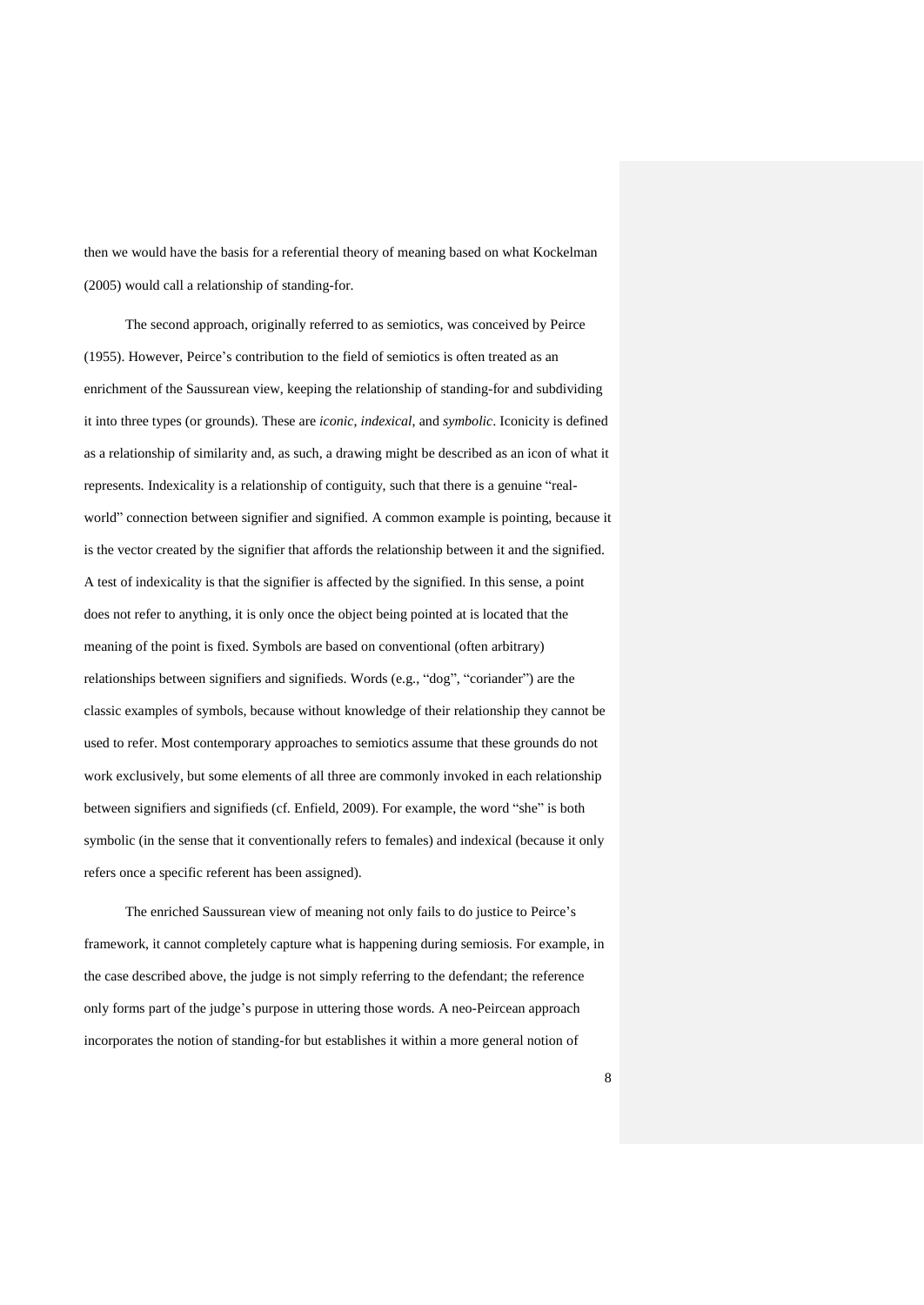*correspondence* (Kockelman, 2005). To do this, neo-Peircean scholars adopt a third element in the relationship of a signifier and signified (hereafter, sign and object<sup>3</sup>), which is known as the interpretant. The interpretant is whatever is produced as a result of a sign standing for a referent.

The semiotic relationship between this meaning triad is represented visually in figure 1. However, it is not simply the case that the interpretant is added to the sign and object, all three are necessary components of meaning. Therefore, meaning rests not in the fact that a sign stands for its object, but rather that there is a correspondence between the relationship of sign and object and of the object and interpretant. It is this notion of correspondence that marks neo-Peircean semiotics as 'relationship thinking'. From this perspective, objects are not necessarily things in the world (although they may be things in the world) or mental representations (although they may be mentally represented), but rather correspondencepreserving projections. This correspondence is the object of that sign.



 $\overline{a}$ 

 $3$  As we will show below, the Peircean notion of object is not identical to the Saussurean notion of signified, but they are similar enough for the comparison at this point.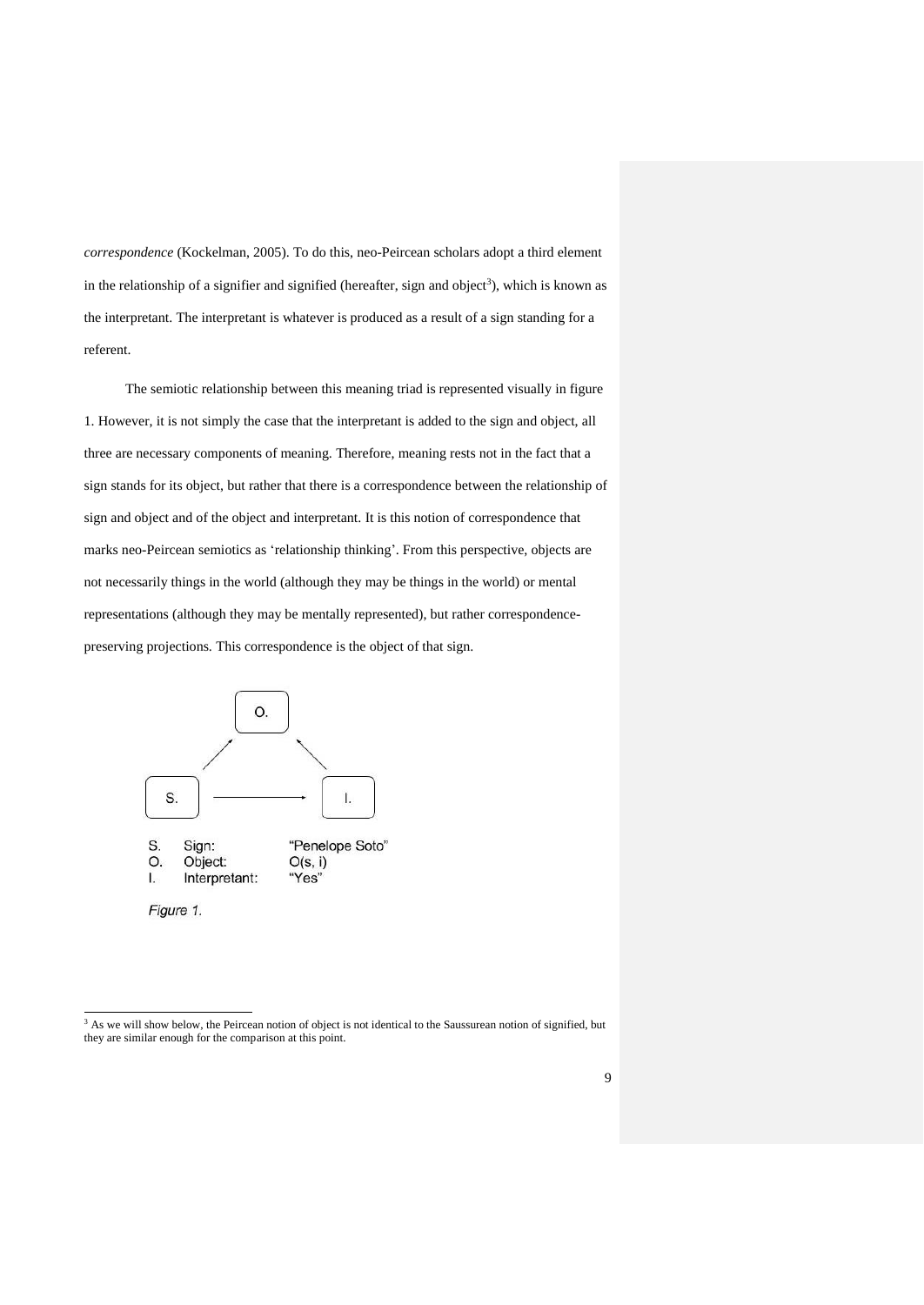In figure 1, the object "O" represents a correspondence between the sign "Penelope Soto" and its interpretant "yes". In this paper we adopt the convention of representing the relationship between objects, signs and interpretants as *object(sign, interpretant*) or *O*(*s, i*). In this example, the object is an abstraction from these two behaviours, based on the assumption that they are paired. Furthermore, in this case, the sign and interpretant are temporally contiguous, but, as we will argue below, this is not necessarily the case.

## **2.1 Interpretants**

As described above, the relationship between a sign and object, or ground, comes in three (non-exclusive) forms. For interpretants, there are at least four types (Kockelman, 2005). First, an *energetic interpretant* is a type of action. An example of an energetic interpretant is an individual passing a book in response to the request "*could you pass me that book?*". Second, *affective interpretants* are uncontrolled feelings or sensations. Blushing, for example, is an example of an affective interpretant. Third, *representational interpretants* are symbolic. For example, the defendant's "yes" is a representational interpretant. Finally, *ultimate interpretants* are private, cognitive responses. For example, the defendant may mentally represent something as a response to the judge that is never realized as part of an affective, energetic, or representational interpretant. That is not to say that something which is realized representationally, for example, is not also realized ultimately. In fact, it is part of many theories of linguistic meaning that an utterance is a realization of some underlying, mentally (but not necessarily consciously) represented propositional content (cf. Carston, 2002).

The key thing to recognize is that almost all of the interpretants that we encounter as human interactants are not ultimate interpretants and none of those that we can analyze as analysts of interaction are. As analysts, what we have access to are affective, energetic, or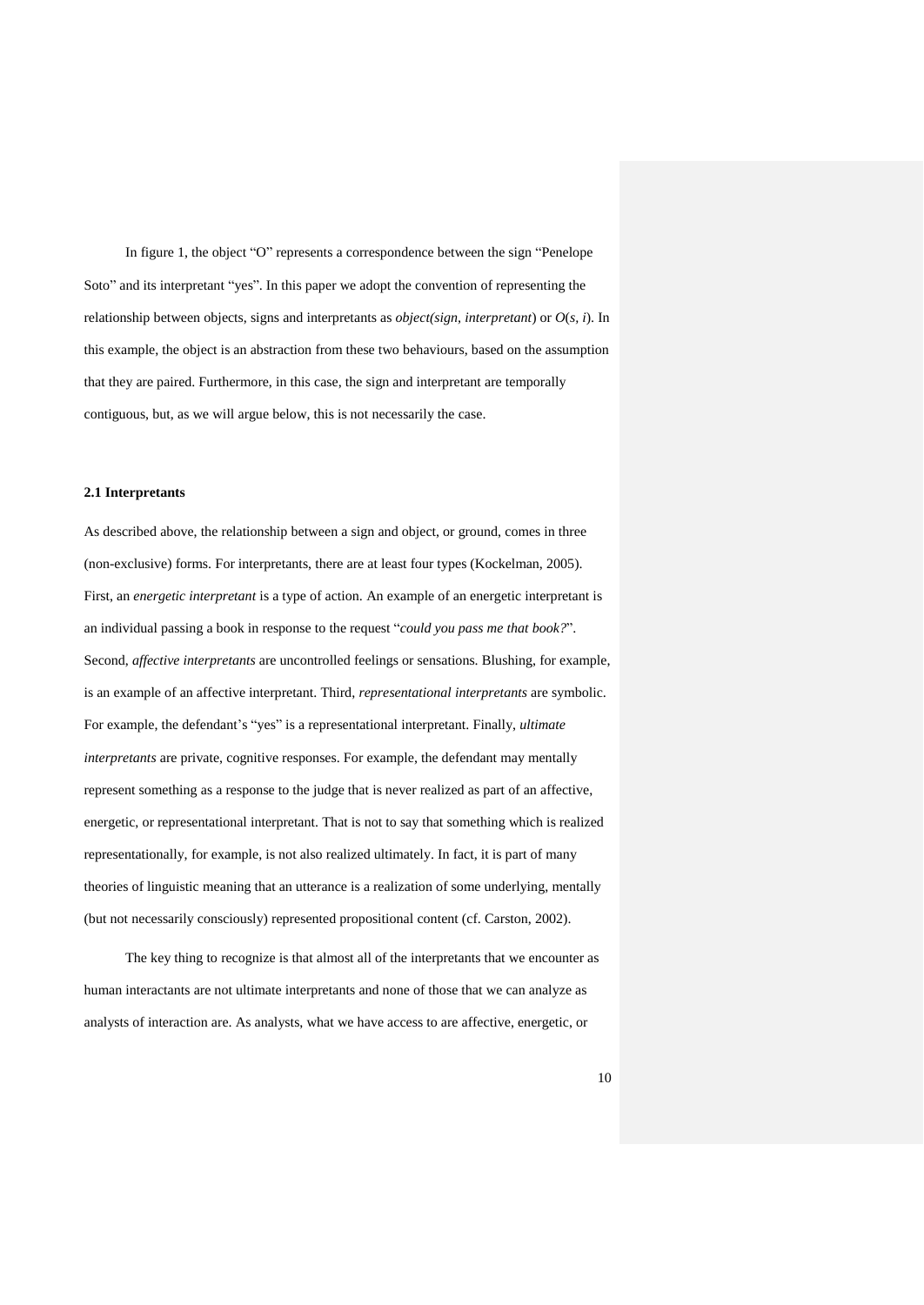representational interpretants. However, because a semiotic model is able to capture different interpretant types, ranging from private and cognitive responses to unintentional behavioural responses, we are able to capture data and also build theoretical models of the cognitive processes involved in semiosis using a largely unchanged framework. Focussing on different types of interpretants has given rise to different disciplines within linguistics. For example, Archer and Lansley's work (2015), which builds on Ekman's (1999) studies of microgestures, explores how such gestures relate to mental states. Such micro-gestures are *affective* interpretants of those mental states. Much of the psycholinguistic literature explores the behavioural reaction to linguistic stimuli (e.g., selecting objects or neuronal reactions), which are *energetic* interpretants. Last, most of the discursive approaches to language, conversation analysis being the paradigm example, explore symbolic responses to symbolic behaviour. Such symbolic responses are *representational* interpretants.

## **2.2 Objects**

Above, we said that objects are about correspondence. Within linguistics, we often think of objects as being fairly objective (Kockelman, 2005: 242). In other words, objects are the stable thing to which the dynamic word refers. When we talk of language change, it is the language that is changing and not the objects to which language refers. The neo-Peircean framework adopted here requires that the object cannot be completely considered outside of the use of a sign and a resultant interpretant. Therefore, objects, in a single instance of semiosis, are not objective, but rather determined *in situ*. Additionally, just as we typically think of words as existing in a relationship of types and tokens, objects can also be thought of in this way. A symbolic ground is a projection from a sign to a particular object, which considered abstractly are both types. For example, the word "coriander" is type of sign which maps onto a type of object. Further, if used referentially, a tokening of the word "coriander"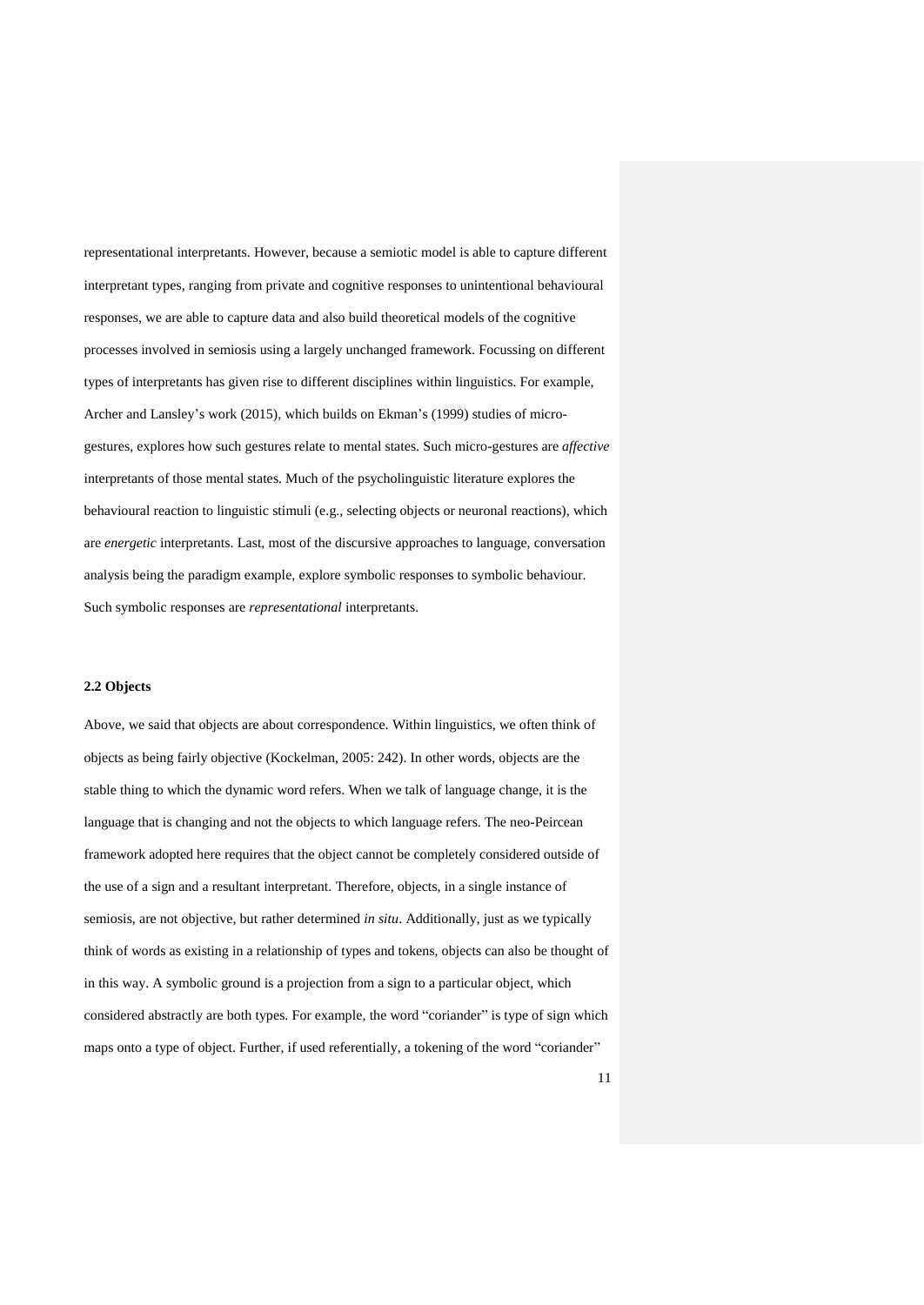can map onto the real-world plant as a token object. As we will see below, this distinction affords the analysis of types of residential relationships, such as *sibling*, or tokens of residential relationships such as siblings(*Ralph*, *Emma*). In short, objects are the glue that holds semiotic behaviours (in the form of signs and interpretants) together.

#### **2.3 Interaction as projects: building up from the bottom**

Several tasks must be completed in order to complete the higher-order task of the bail hearing. Various literature in pragmatics has dealt with this idea and we will make use of existing terminology to explain these different levels of tasks. From Clark (1996) we use the notion of projects and the relative terms sub-projects and minimal sub-projects, e.g., before completing her bail hearing, it is necessary that the defendant completes the sub-project of disclosing whether or not she can afford to pay for her own legal representation. Depending on the level of abstraction of the object of study, sub-projects can be canonical adjacency pairs such as a question/answer sequence (if it were part of achieving a bigger goal of a project) or, if the question/answer exchange completes the project, then it would be a project in itself.

While the higher-order project provides context for the interaction, the interaction also provides structure for the project. It is the rules of conversation (e.g., turn taking) that determine the basic level structure of the project. At the most basic level, each two-turn sequence, consisting of a presentation phase (e.g., question) and acceptance phase (e.g., answer), are considered as basic projects, but these may be embedded within higher-order projects which are indexed by particular moves (Clark, 1996: 227). For example, the summons sub-project is embedded within the court hearing project. It is important to recognize that for a sub-project to be properly considered within a higher-order project, the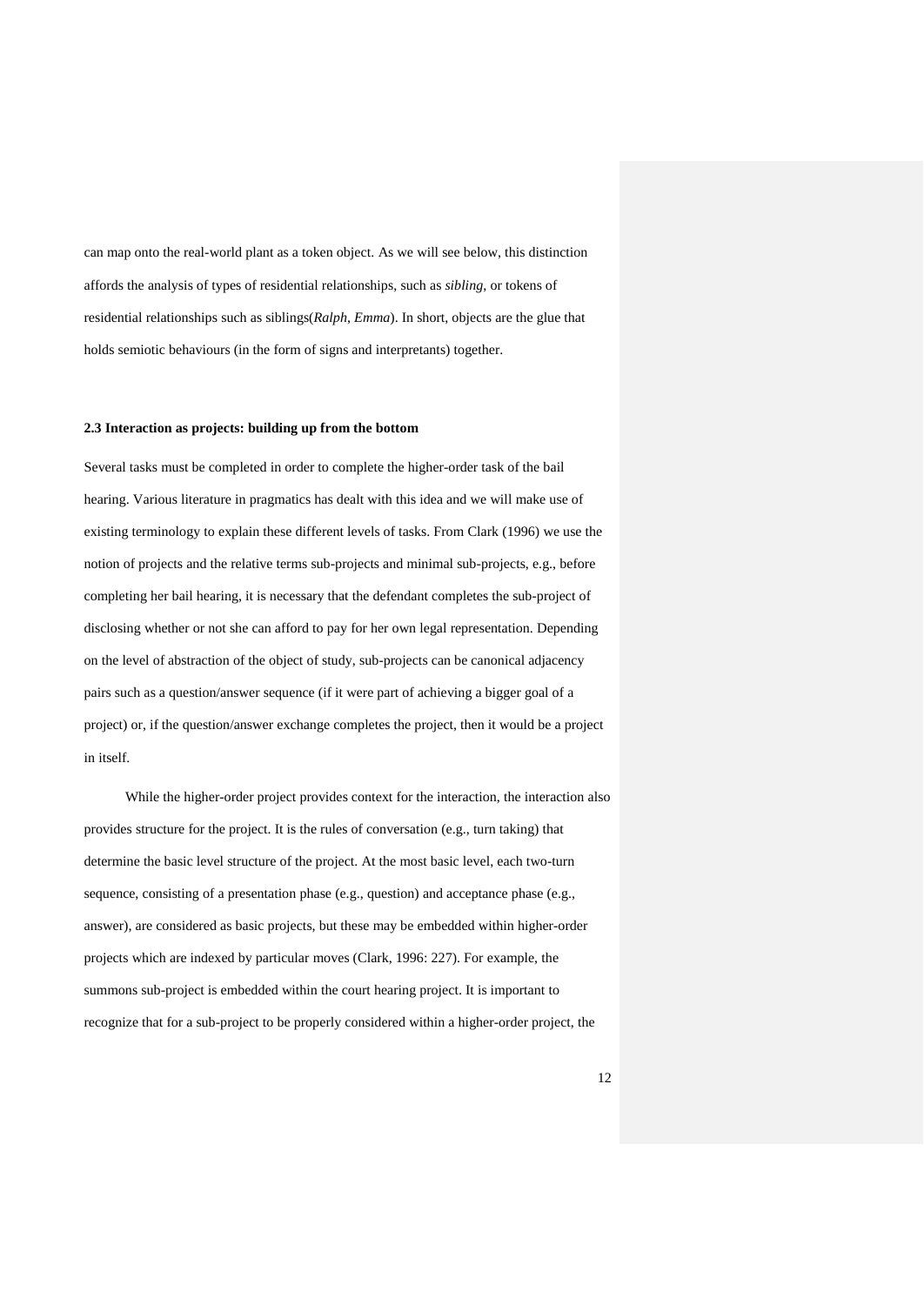rules of the higher-order project are crucial to the sub-project. In other words, there is no condition on who is the summoner and who is the summoned for the summons sub-project, but the courtroom project comes with rules that stipulate that the individual acting under the status of court official will be the summoner and the individual acting as the defendant will be the summoned.

Projects help link representational and residential relationships to key features of human cognition, which are not necessary for a general model of semiosis, but are crucial to our understanding of human semiotic processes. One of these features is discussed in the next section as agency.

## **2.3.1 Agency**

Agency may be thought of as the enactment of certain means to achieve certain ends. We ascribe a greater degree of agency to an individual who has more choice in the means open to them (Kockelman, 2007). Generally, there is an assumption that an individual employing certain means did so because they are able to predict how well those means will produce the ends they are hoping for. This form of prediction, Enfield (2013: 31) refers to as subprehension. For example, an individual who chooses to take a lift instead of the stairs (means) might have done so because it is an easier way to reach their destination (ends). This evaluation of the relative ease of taking the lift is a subprehension. During interaction, an individual who produces a sign typically does so subprehending the interpretant that will result. Therefore, in our analysis we use the term agency to describe a sign producer's presumption that the production of a certain sign will result in a certain interpretant. In other words, if a sign producer produced the sign "would you like some tea" they may expect that a "yes/no" response will follow.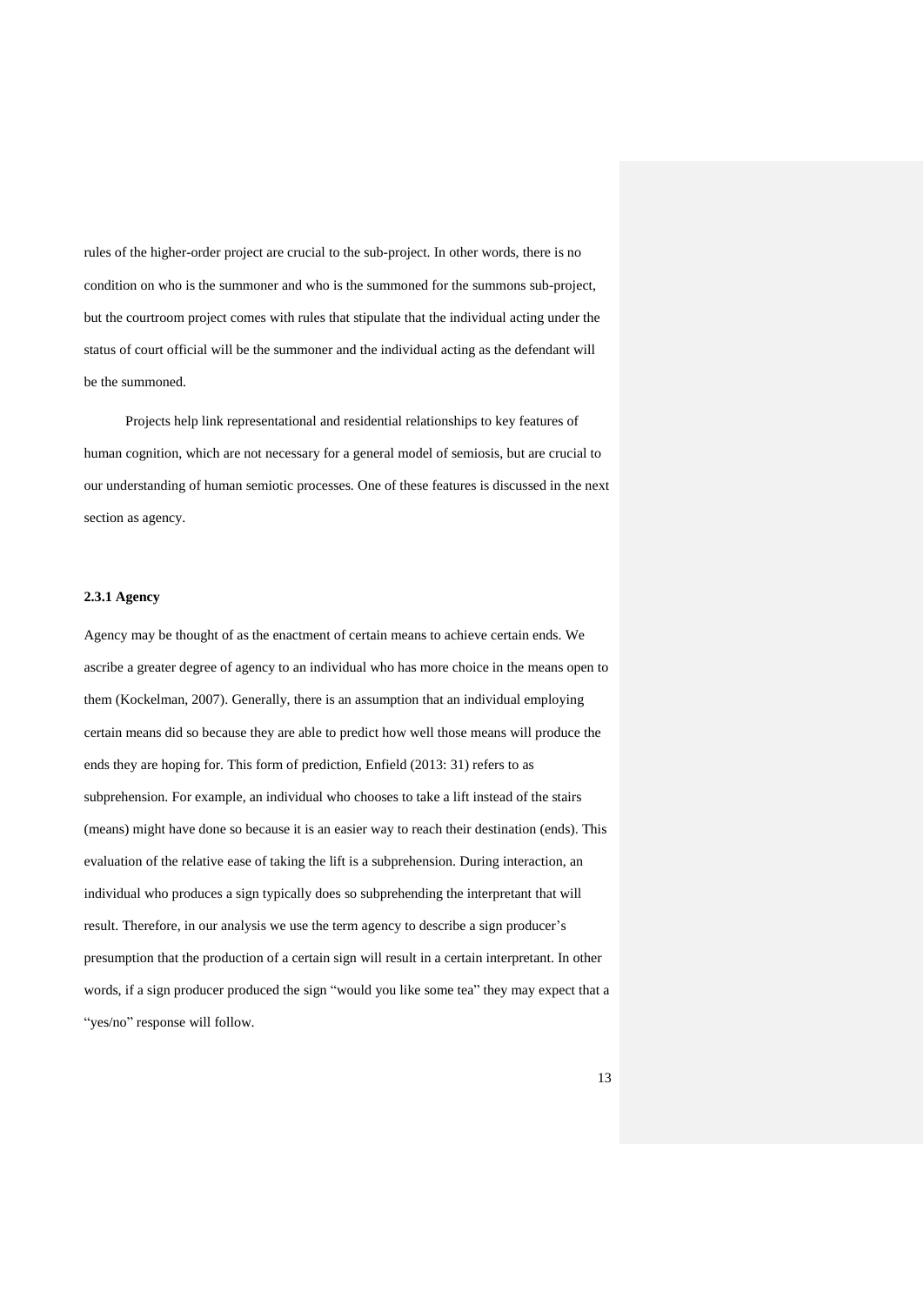There is a presumption that a sign is produced with a purpose, and that purpose (for the analyst) is realized by how it is interpreted. This captures the residential nature of meaning at a basic level. Further, the sign also has a representational content (which it has irrespective of the purpose of the agent) and this representational content is also realized by the interpretant. As we will see, the further we go from the basic level of semiosis, the greater the difference between these two dimensions (residential and representational) become. However, it is crucial that as analysts we never lose sight of the fact that both are inherently relevant to interaction.

With these two features in place, we can enrich the model presented in figure 1. The new model is presented in figure 2:



Figure 2 attempts to capture the fact that the Judge produced *S* with the expectation that the defendant, upon recognizing  $S \rightarrow O$ , would produce *I*. In other words, the interpretant "yes" is a predictable response to the sign "Penelope Soto". Therefore, on the assumption that the judge is in control of his behaviour and aware of the context in which he performs it, he is aware of his behaviour's appropriateness and expects his behaviour to produce a certain response. Agency then, like the object, preserves the correspondence between sign and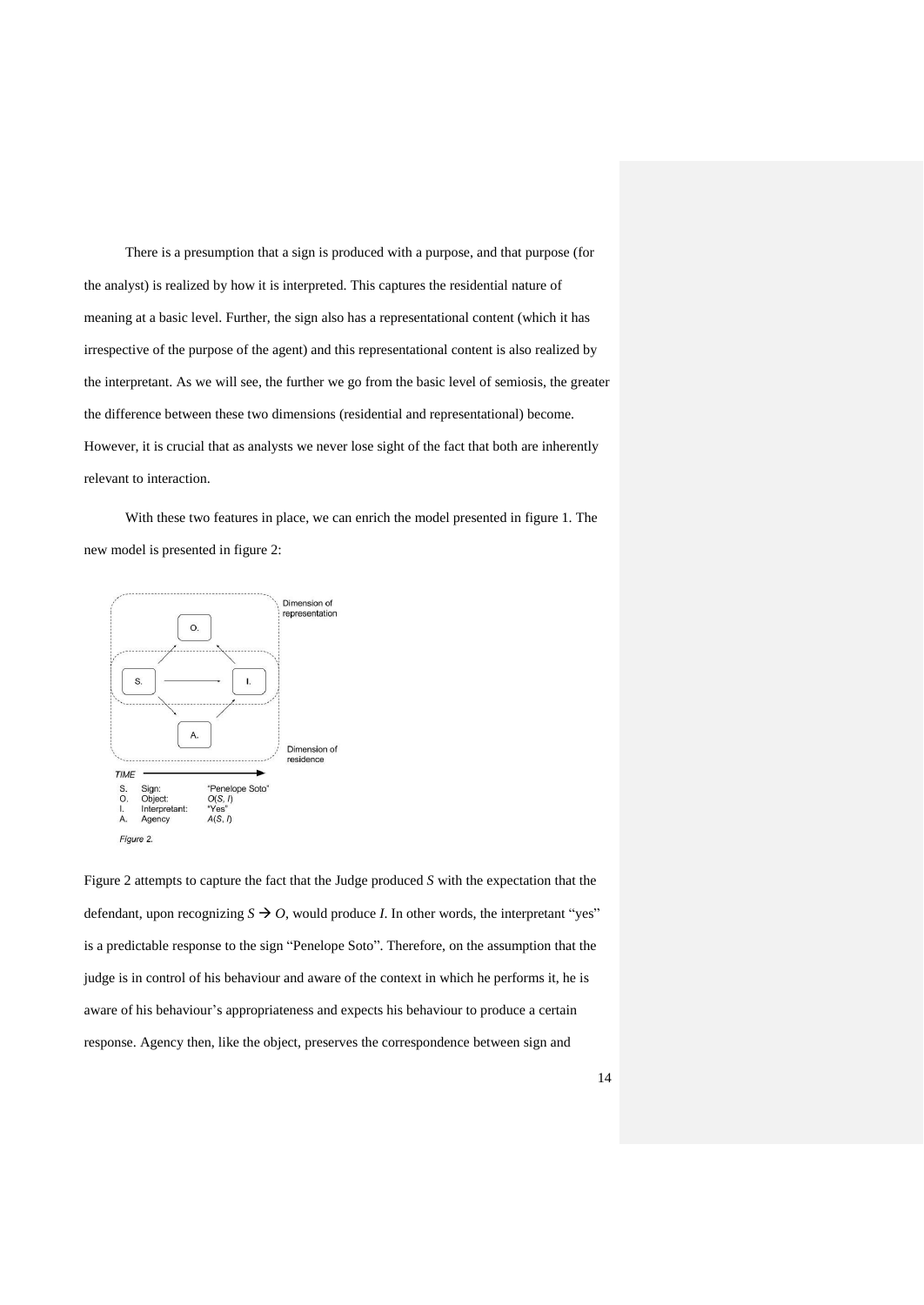interpretant. In this case, agency is the enactment of the statuses of *summoner* and *summoned*. This consideration of agency in interaction is what sets neo-Peircean analyses apart from typical conversation analytic analyses*.*

Once in place, the model of semiosis in figure 2 can be subject to two key processes that illuminate situated interaction (like that of interest in politeness research specifically) without ignoring the fundamental nature of individual examples of semiosis. These processes are referred to as *chaining* and *embedding* (Kockelman, 2012) and each will be covered in turn using examples from the Soto data.

#### **2.3.2 Chaining**

During semiosis, most interpretants are also signs in other semiotic processes, this is no less true during interaction. Sequences of semiosis are taken as paired behaviours. In Conversation Analysis such pairs are regularly called adjacency pairs or, under Clark and Krych's (2004) notation that aims to capture non-verbal behaviour, projective pairs. The use of the word *projective* has two meanings. First, both elements (e.g., turns) are considered to be part of the same (joint) project. Second, the first pair-part in the project projects a suitable second pair-part. This projection is the object (or correspondence preserving projection) that maps the relationship between the first pair-part and the second pair-part. <sup>4</sup> During the turn taking of conversation, each turn is taken as an interpretant of a previous turn (which is a sign) and as a sign for the following turn (which is its interpretant). For example, during the interaction the following sequence (lines 166–174) can be observed:

- j bye? bye,
- d adi:?o:s.

 $\overline{a}$ 

<sup>&</sup>lt;sup>4</sup> This second meaning relates to what is commonly referred to as preference organisation within conversation analysis (Hutchby and Wooffitt, 2008: 46; Pomerantz, 1984; Sacks, 1987).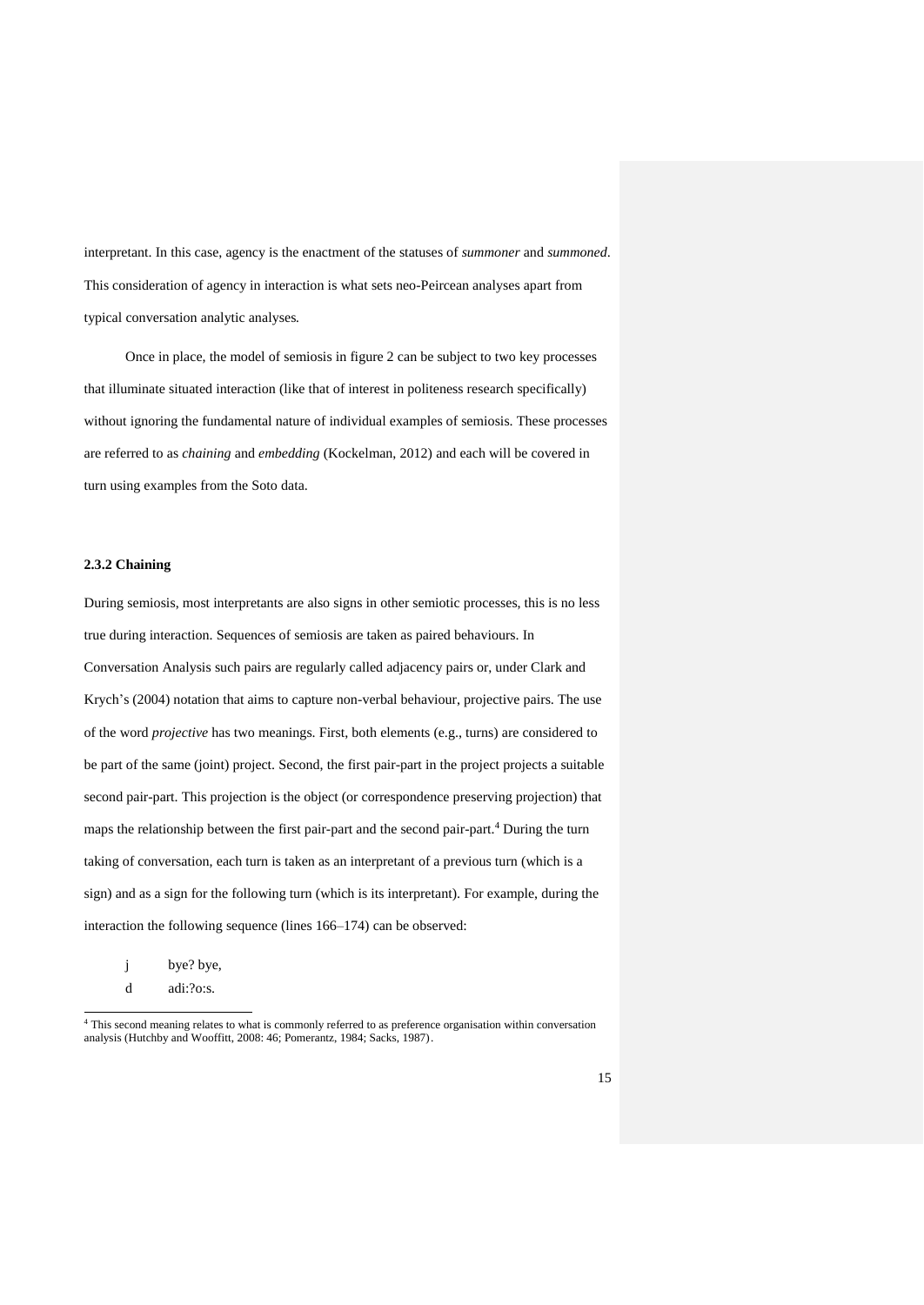# j ohehehee COME BACK MAM.

In this sequence the judge utters the fairly quotidian "bye bye" as a form of closing, additionally waving at the defendant. In response, the defendant says "adios", equally commonplace as a farewell in certain contexts. These two utterances, in many contexts would seem perfectly acceptable: "adios" is a type conforming response to "bye bye". However, the judge's next turn shows that the defendant's utterance was problematic *in this context*. We can analyze this using the semiotic framework proposed here as follows:





In this case, the first sign is the judge's utterance of "bye bye". Symbolically "bye bye" is a sign of farewell. The judge's utterance is projecting an object that might be thought of as representing FAREWELL<sup>5</sup> or CLOSING. The object of the first sign is realized by the defendant producing an appropriate next turn: FAREWELLs usually produce FAREWELLs. Therefore, this interpretant completes the first semiotic process in this sequence. The object

<sup>&</sup>lt;sup>5</sup> In the analysis capitalisation is used to represent the abstract labelling of sequences.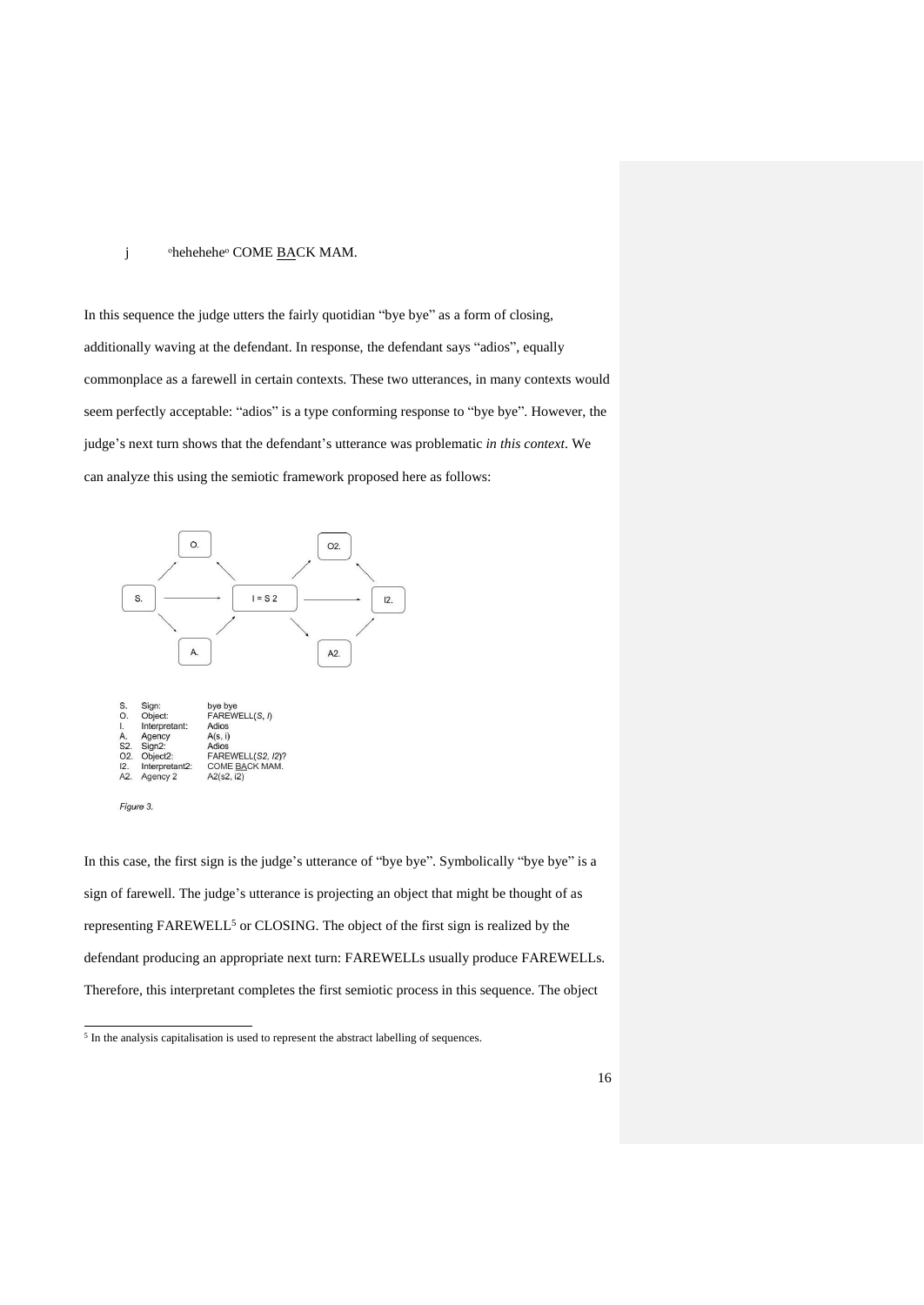that preserves the correspondence between the judge's turn and the defendant's response is labelled as  $FAREWELL(s, i)$  since both 'bye bye' and 'adios' both correspond to the projection created by the sign which pairs these as elements in a farewell sequence. The interpretant is also a sign, which is labelled as sign2. If sign2 was produced as the end of the FAREWELL sequence then we would expect the interpretant to realize it as such by marking a shift either by introducing a new topic (which would be unexpected since the FAREWELL sequence closed the interaction), by issuing another sign of farewell, or by beginning an interaction with another individual. However, none of these things happen in the interaction. The interpretant that follows sign2 is labelled as interpretant2. Sign2, equally (simply taking its symbolic linguistic properties into account) projects FAREWELL as its object (O2). However, interpretant2 is such that the projected object is not correspondence preserving. In other words, the judge's response suggests that the defendant's farewell is inappropriate. This is marked with "?" in figure 3. The first interpretant is type conforming whereas the second interpretant is non type conforming. This is not to say that O2(*s2*, *i2*) is less of a semiotic process than O*(s, i*), it is just that O*(s, i*) can be understood rather straightforwardly (as a token of a particular type of sequence) whereas O2(*s2*, *i2*) requires an interpretation of its particularity (as a token without a type).

Turning to the dimension of residence, agency is represented as A and A2. Here A would represent the correspondence between the judge (as the producer of S) and the defendant (as the producer as I) in terms of their duties and rights. Since agency is based on the idea that an agent is in control of their own behaviour and able to subprehend the interpretant it will produce, we must assume that the production of interpretant2 ('COME BACK MAM'), suggests that there are additional features to sign2 that were not subprehended by the defendant.

This can be explored in more detail by considering the next semiotic process of embedding.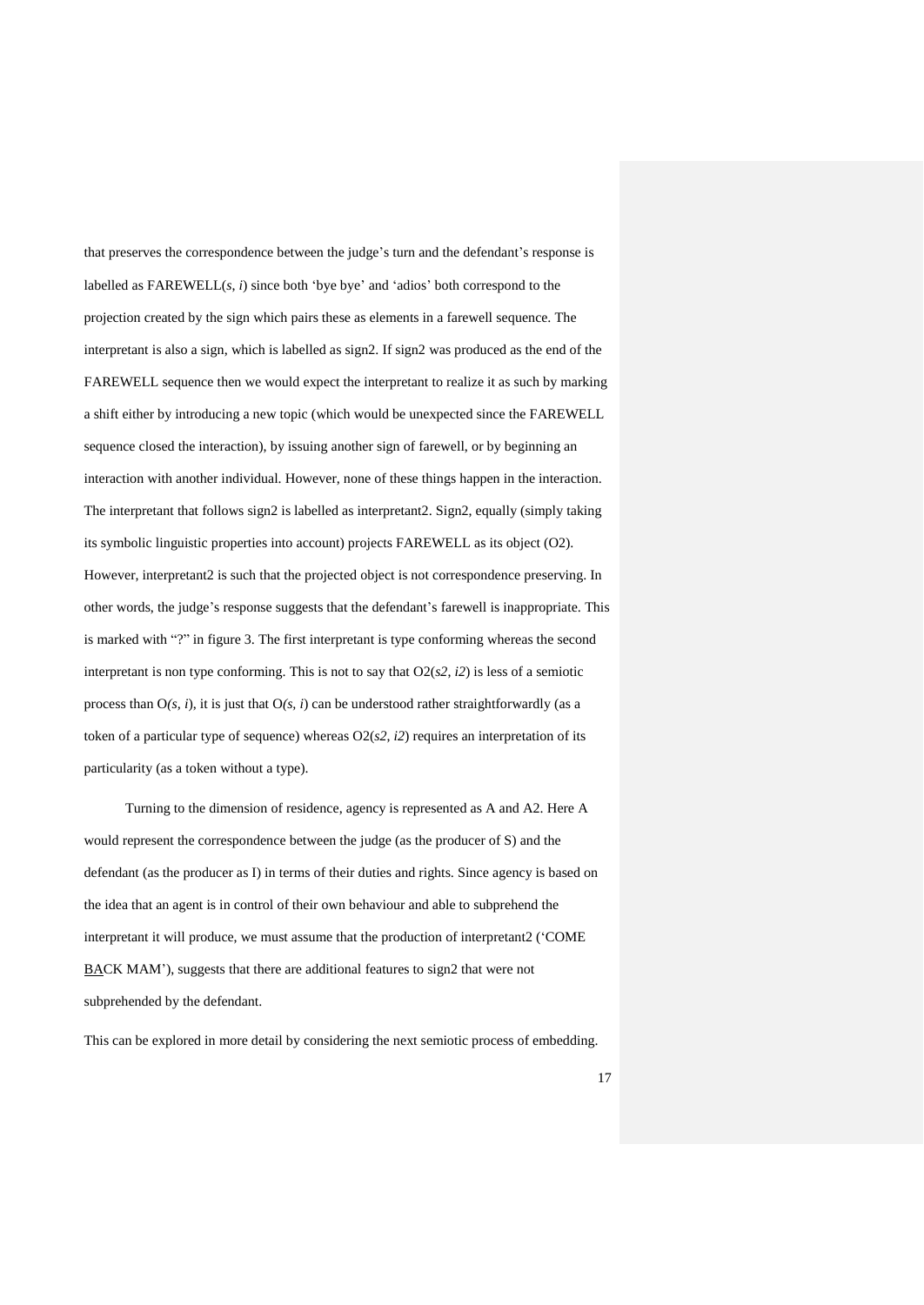# **2.3.3 Embedding**

Embedding captures the fact that most objects can be taken as either signs or interpretants in

higher-order semiotic processes.



# *Figure 4.*

This model captures the interaction at three levels. At the basic level are the behaviours themselves. This level is supposed to capture the qualities that make up the behaviours, which are not being treated as semiotic. However, it is important to stress that the analyst necessarily has to choose which behaviours are represented at this basic level and that process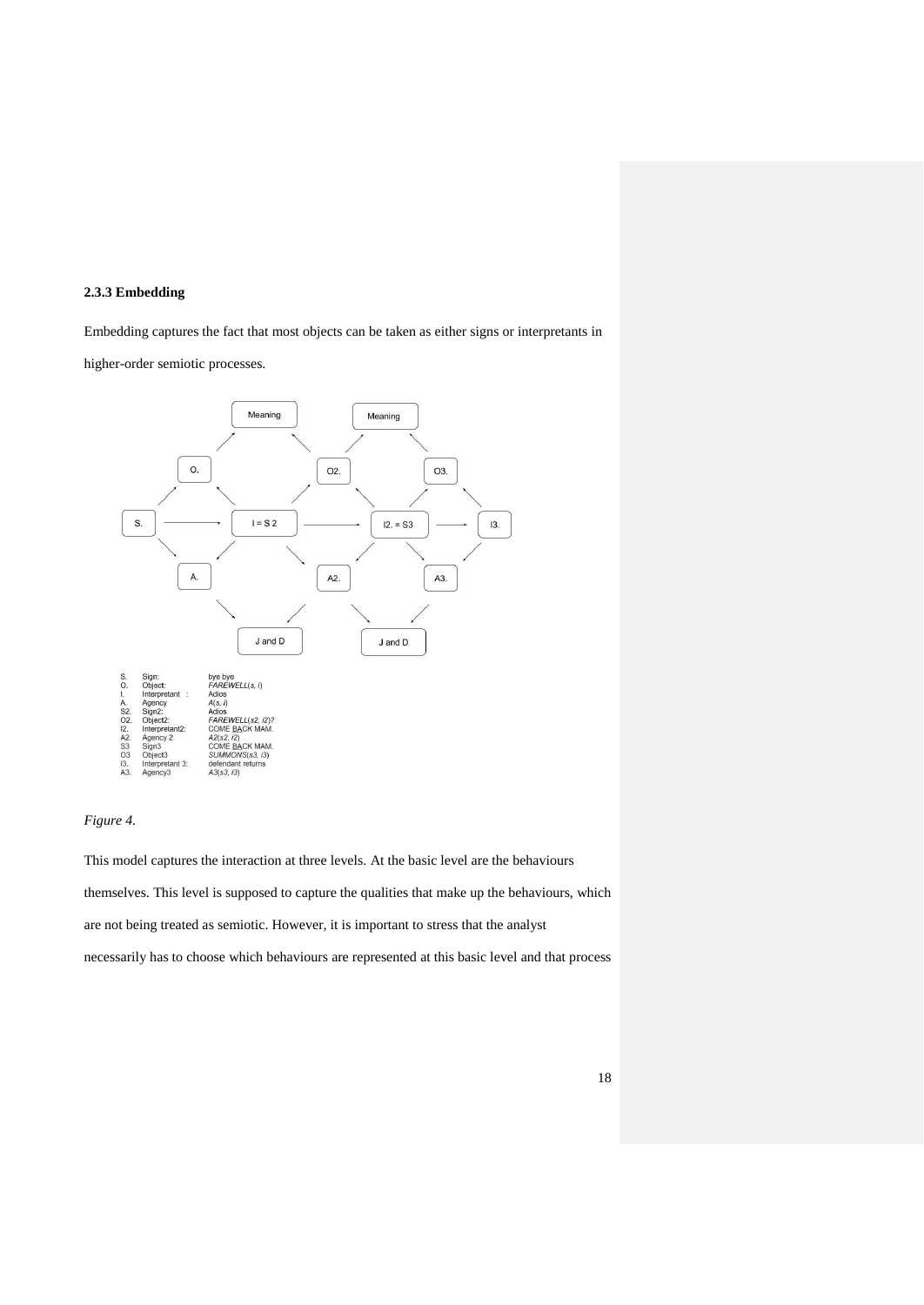is a form of analysis<sup>6</sup>. The next level, which we have been describing in terms of objects and agency is one level of abstraction. Here, as analysts we are positing correspondences between two behaviours, attempting to reconstruct their semiotic properties in accordance with both representational and residential structures. At this second level, these correspondences are emergent through behaviours. The second level of abstraction represents meaning on the representational dimension and situation-specific statuses (judge and defendant) as opposed to interaction-specific statuses (farewell-initiator and farewell-responder). As we now show, this level can be used to represent token behaviours as instances of types and the structure of discursively-realized higher-order relationships.

Turning first to the representational dimension, typically occurring pairs of communicative behaviour may be considered types (as opposed to tokens) of paired communicative behaviours. A greeting followed by a greeting or a question followed by an answer, to give just a couple of examples, represent canonical types of paired behaviour, whereas a question followed by a farewell does not. This is not to say that such sequences do not occur, but that their occurrence is typically associated with novel (but not certainly not uncommon) interactional sequences. Novel pairings are tokens without types and are sometimes referred to as *singularities* (Kockelman, 2005: 241). When a behaviour is taken as an instance of a type, each token object is embedded under its type. Since embedding is also a semiotic process, we can conceptualize it as consisting of a sign, object and interpretant. For example, taking the first sign ("bye bye") we can treat the node referred to as "meaning" as its interpretant because the sign is not a one-off occurrence, but an instance of a particular type of sign. Therefore, the object of this process, which is represented as *O* and

 $\overline{a}$ 

<sup>&</sup>lt;sup>6</sup> For example, here we are mainly focussing on the linguistic realisations ignoring the fact that many nonlinguistic features are likely to play a role in the interaction (e.g., eye gaze, dress, body posture, *etc*.)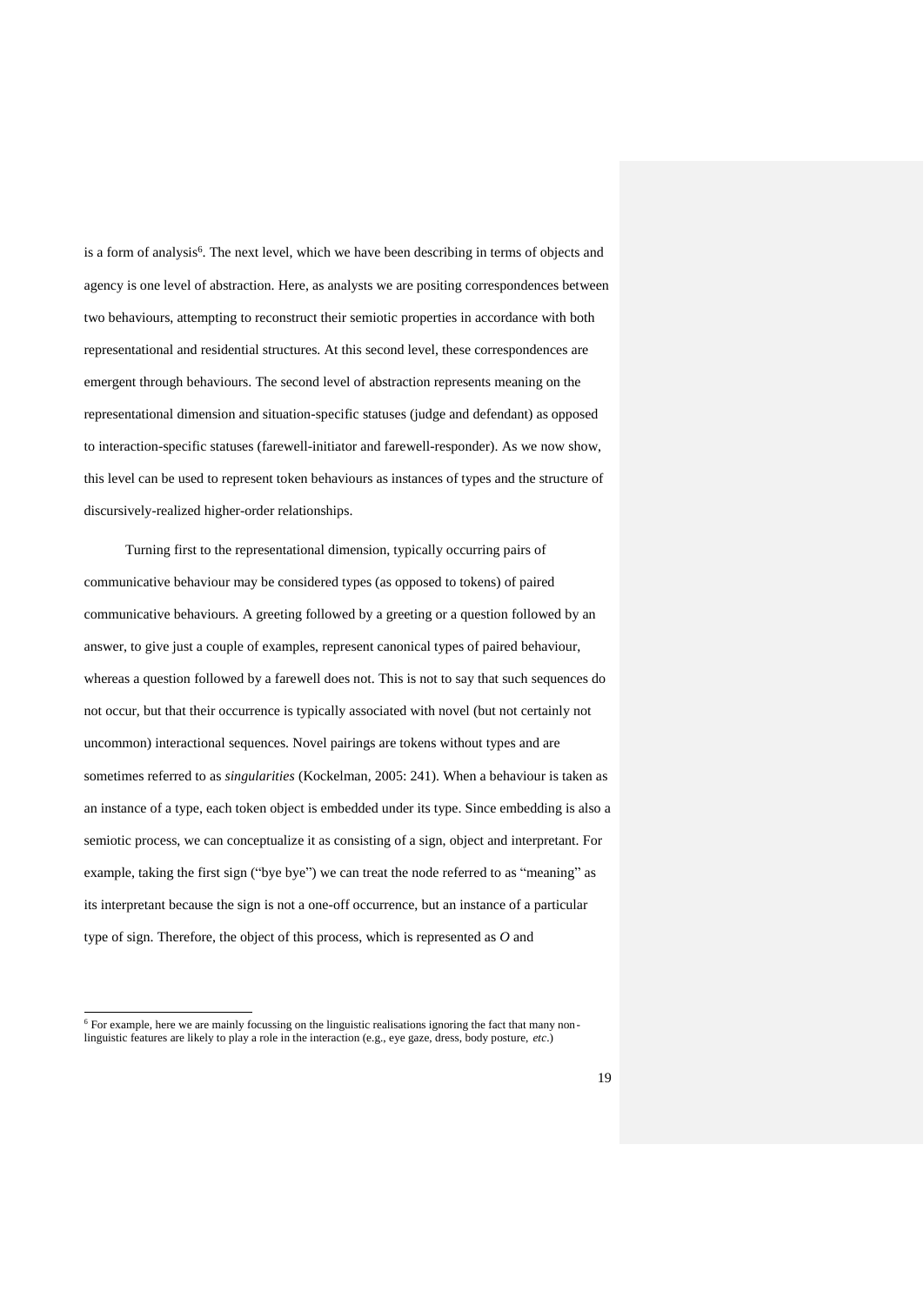FAREWELL is the correspondence between this particular tokening of "bye bye" and what "bye bye" conventionally means. This can be represented as:

## FAREWELL(*bye-bye, meaning*)

If we stopped here, we would have the abstract notion of the meaning of "bye-bye", constrained by its projection in this particular interaction. However, the node referred to as "meaning" is not only treated as an interpretant but also as an object at a second level of abstraction. This object relates to the correspondence between the two objects at the second level and the three behaviours at the basic level. This is represented as:

## meaning(

*FAREWELL(bye-bye, adios), FAREWELL(adios, come back mam)?*  $\lambda$ 

What this level of representation is able to capture is what has been referred to as a *grounding sequence* (Bavelas et al., 2012). As analysts focussing on the basic level of behaviour we are not able to analyze the judge's intention in producing his utterance of "bye-bye" except to say what it conventionally means. However, by analyzing the interaction at this third level we can capture the relationship between the judge's turn and his reaction to the defendant's response. In other words, this sequence suggests that the judge is not content with the defendant's behaviour because interpretant2 is not what one would expect following a FAREWELL projecting interpretant to a FAREWELL projecting sign.

This can be explained since the interpretant produced by the defendant ('adios') contextualizes the sign produced by the judge (realized as the object FAREWELL(*s*, *i*)) but also projects a second object which is contextualized by the judge's second turn (interpretant2). At this third level, we should expect that the objects projected by chained semiosis are related. Semiotically, we could represent this as *meaning*(*o*, *o2*) where the object realized by *s* and *i* corresponds to the object realized by a subsequent chained sequence of *s2*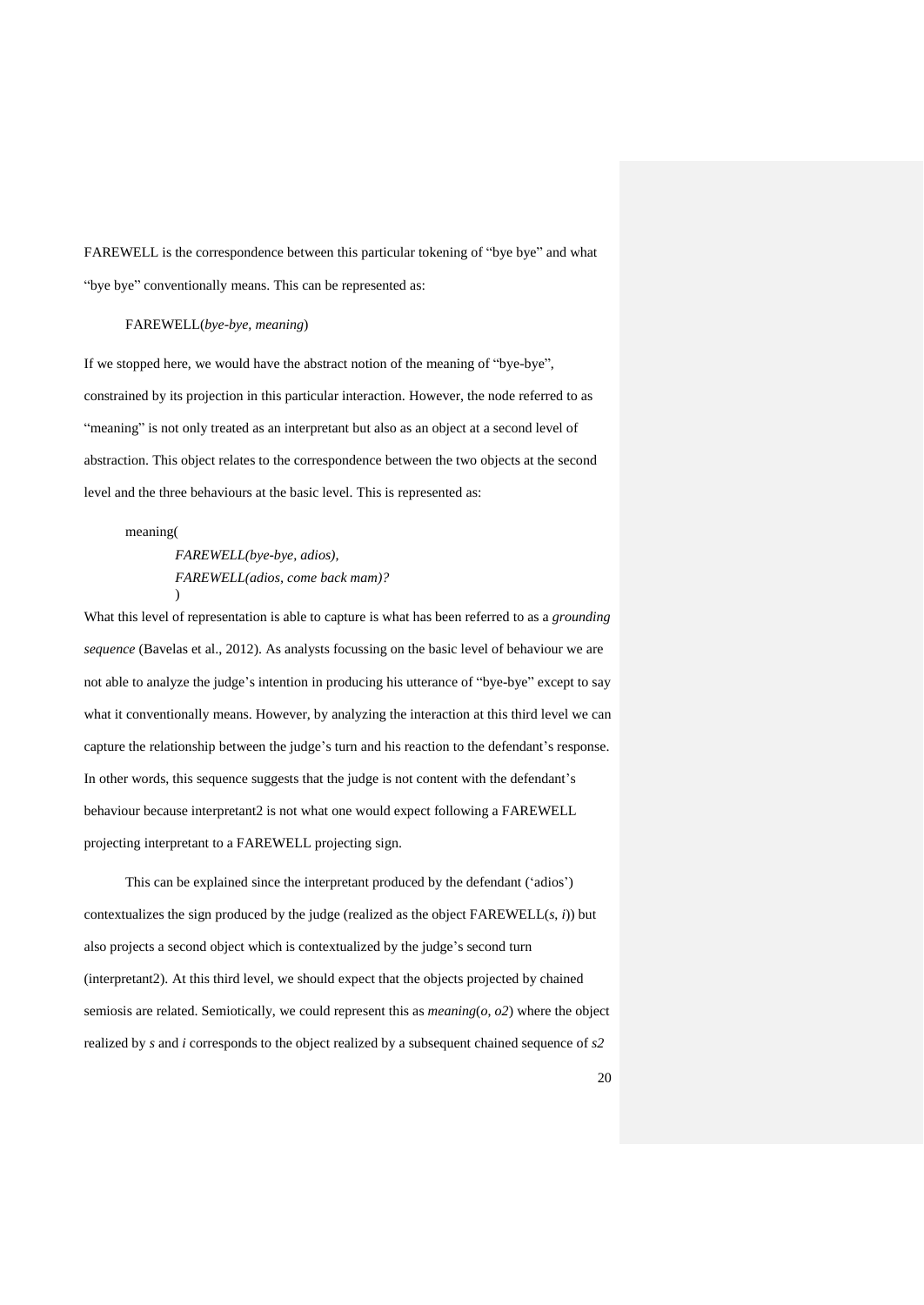and *i2*. The purpose of representing the interaction in this way is to capture the fact that the defendant's utterance is informationally fitted to the judge's utterance, invoking an expected projective pair, but the judge's subsequent turn is not, suggesting that the defendant's turn is not appropriate. What this shows is that while each behaviour is a genuine interpretant of each sign, determined as meaningful because of correspondence between the two behaviours, it is not necessarily the case that each correspondence is based on pre-existing relationships between signs and interpretants. We can represent this sequence as follows:

#### meaning(

*FAREWELL(adios, come back mam)? SUMMONS(come back mam, defendant returns)*

*)*

A summons seems like a particularly marked response to a farewell and suggests a breakdown at some level in the interactional sequence.

In the beginning of this article we suggested that a neo-Peircean framework can represent both intentionalistic and discursive perspectives. This is achieved through the two approaches to framing interaction that we have just outlined, first where "meaning" is treated as an interpretant, and second where it is treated as a higher-order object. The "meaning" as interpretant framing reflects an intentionalistic stance, because it is about the relationship between the type of meaning that a token utterance corresponds with. The "meaning" as higher-order object framing reflects the emergent meaning of a particular behaviour over the course of the interaction.

We can make the same observation on the residential dimension. This time we can highlight the relationship between the first sign, agency, and judge and defendant. We assume that the judge produced the first sign, subprehending that it will be interpreted in a certain way. This subprehension, at the level of agency, is based on the judge's rights and duties, not as a judge but as a sign producer. However, the judge is not simply operating as a sign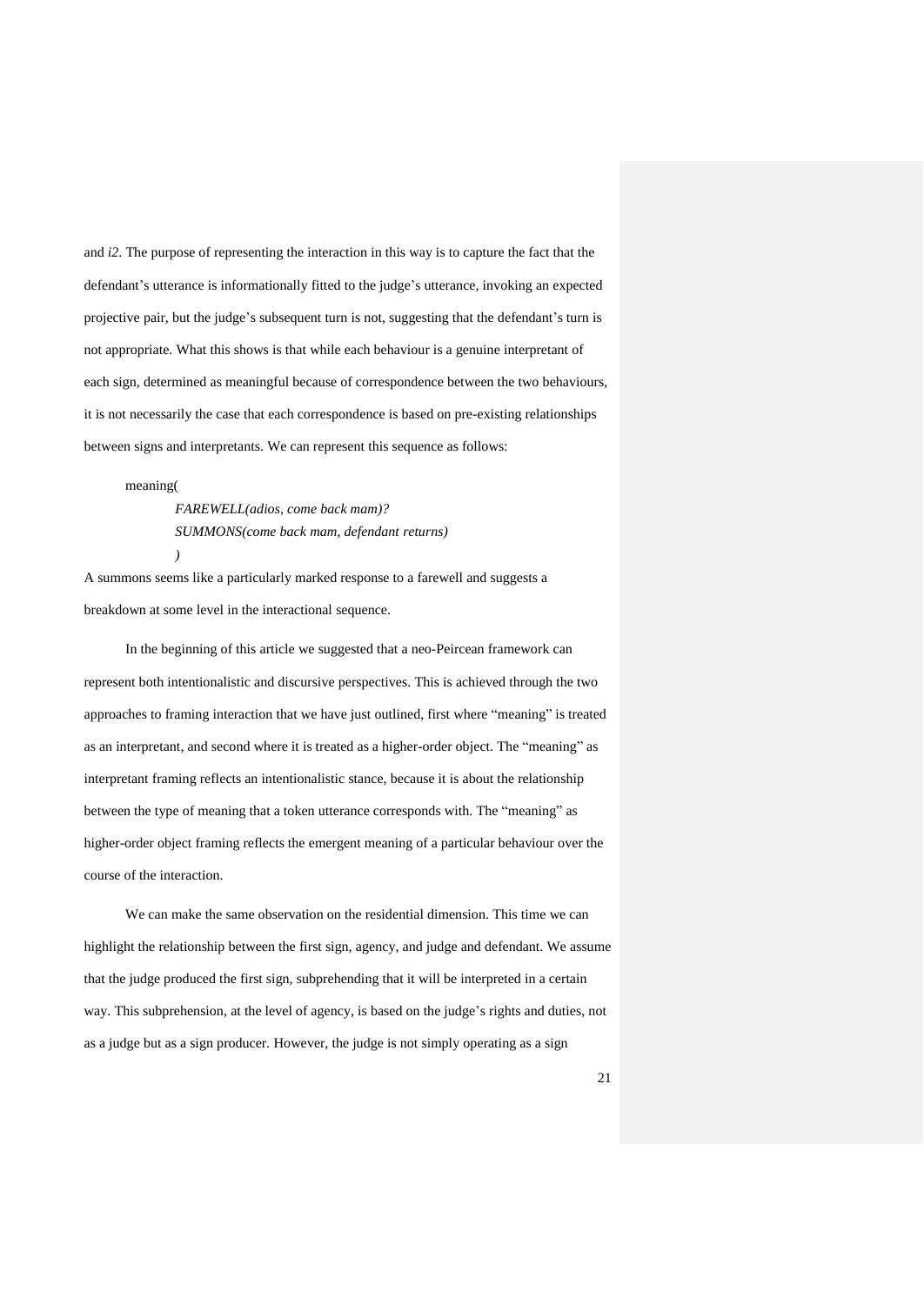producer, but under the emblematic status of judge, which comes with pre-ordained rights and duties. This emblematic status can be treated as an interpretant which relates to his behaviour. We can represent this as:

## *agency*(*bye-bye*, *JandD*)

Conceived this way, the judge's status as a judge is the result of his behaviour. This may seem odd because the judge's status may be thought of as the reason he acts in a certain way. This is down to semiotic framing and there is no reason why we could not reverse the order of elements to be represented as:

## agency(JandD, *bye-bye*)

Conceived this way, we are representing the fact that the judge's behaviour is the result of the fact that he is a judge. The way we order the elements can represent the way that certain statuses are emergent through behaviour while certain behaviours are the product of statuses. For example, someone who behaves in a heroic fashion may be given the status of hero because this status emerges through their behaviour. Whereas, someone with a criminal record may be expected to act in a certain way, not because this status is emergent in their behaviour, but because their status (as someone with a criminal record) is used to interpret their behaviour in a certain way. In most situations, both directions are relevant. The crucial point is that the relationship between the judge's behaviour and his status is based on the idea that their correspondence is determined by his agency.

If we treat the node described as *J and D* as an object, then it is a correspondence preserving projection between *agency1* and *agency2*. Remembering that agency in this sense is really joint agency, these relate to the judge being able to subprehend how his behaviour will be interpreted and the defendant being able to subprehend how her behaviour will be interpreted according to their mutual emblematic statuses of judge and defendant. Taking the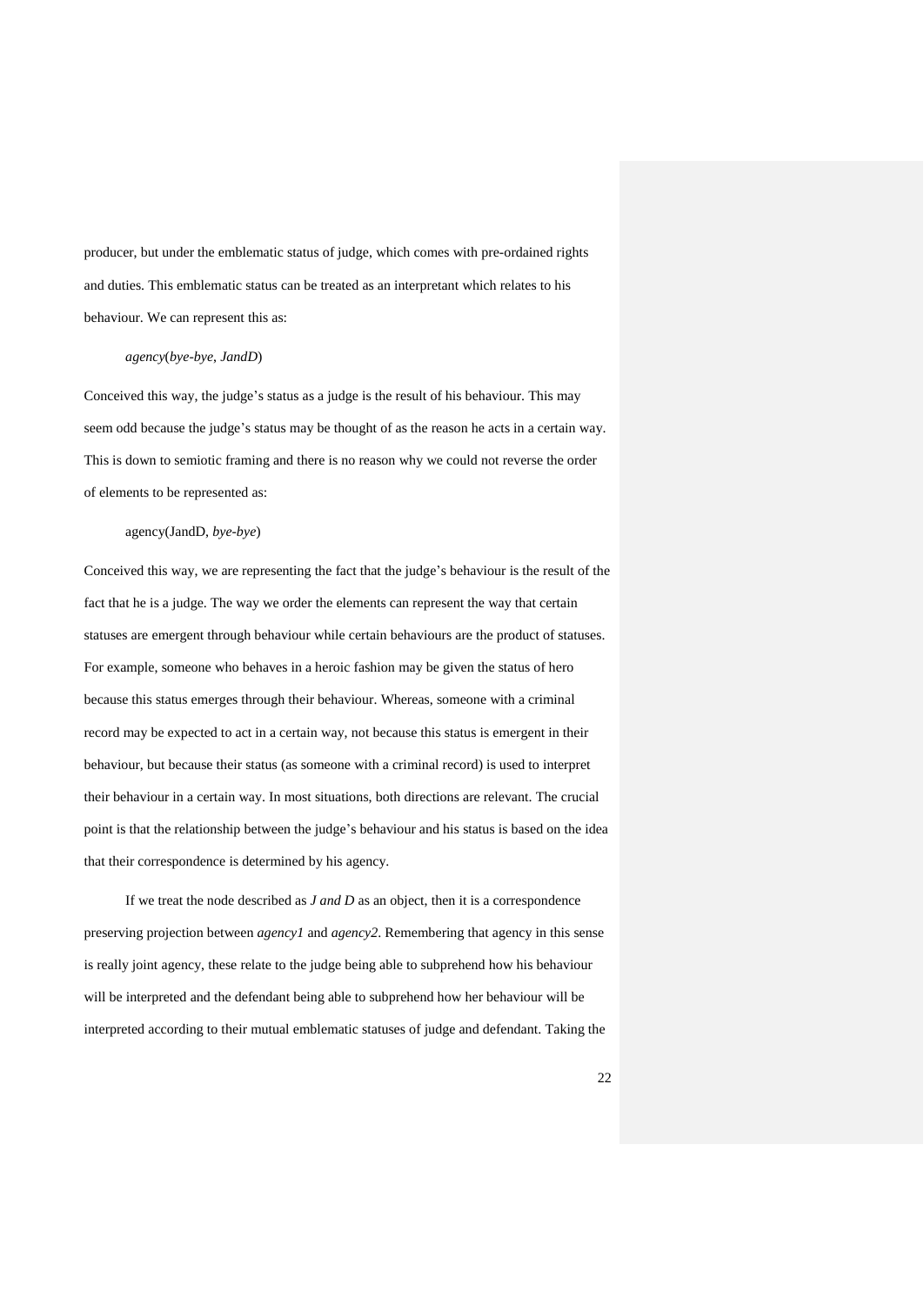three basic-level behaviours, we can interpret the judge's summons as something he has the right to do as a judge because the defendant has behaved in a way that is inconsistent with the way the judge expected her to behave. This shows, once again, that the breakdown of expected behaviours on the representational dimension can be described in terms of expectations on the residential level.

As we further develop these two dimensions, it might seem that we are distancing the dimensions of representation and residence from each other. However, it is important to stress that the only requirement of the neo-Peircean framework we are adopting is that we carefully define each instance of semiosis. The structure we are describing is just one of multiple ways to conceptualize interaction. Also, the fact that residence and representation are seen to be opposite ends of the structure is simply an artefact of our visualization, there is no reason to consider them this way. The final piece of the structure we want to suggest, is what might be called *Activity*. We use this term in the sense of activity type (Levinson, 1979), which, of course, are realized as activity tokens. Activity can be thought of as preserving the correspondence between *J and D* and *Meaning*, which, like other levels of semiosis, can be framed as *Activity*(*jd, meaning*) or *Activity*(*meaning, jd*). The first of these frames marks the meaning on the representational dimension as being the product of the residential relationship between the interactants. The second frames the residential relationship between the interactants as emerging from the representational meaning of their behaviours. In other words, we can understand what they mean because of who they are or we can understand who they are because of what they mean. The framing an analyst adopts is largely determined by the perspective he/she chooses to take. What this final point affords the analyst is the ability to consider the implicatures that are dependent on the particular relationship of the participants, rather than simply exploring how the relationship is affected by the meaning of what the participants do representationally.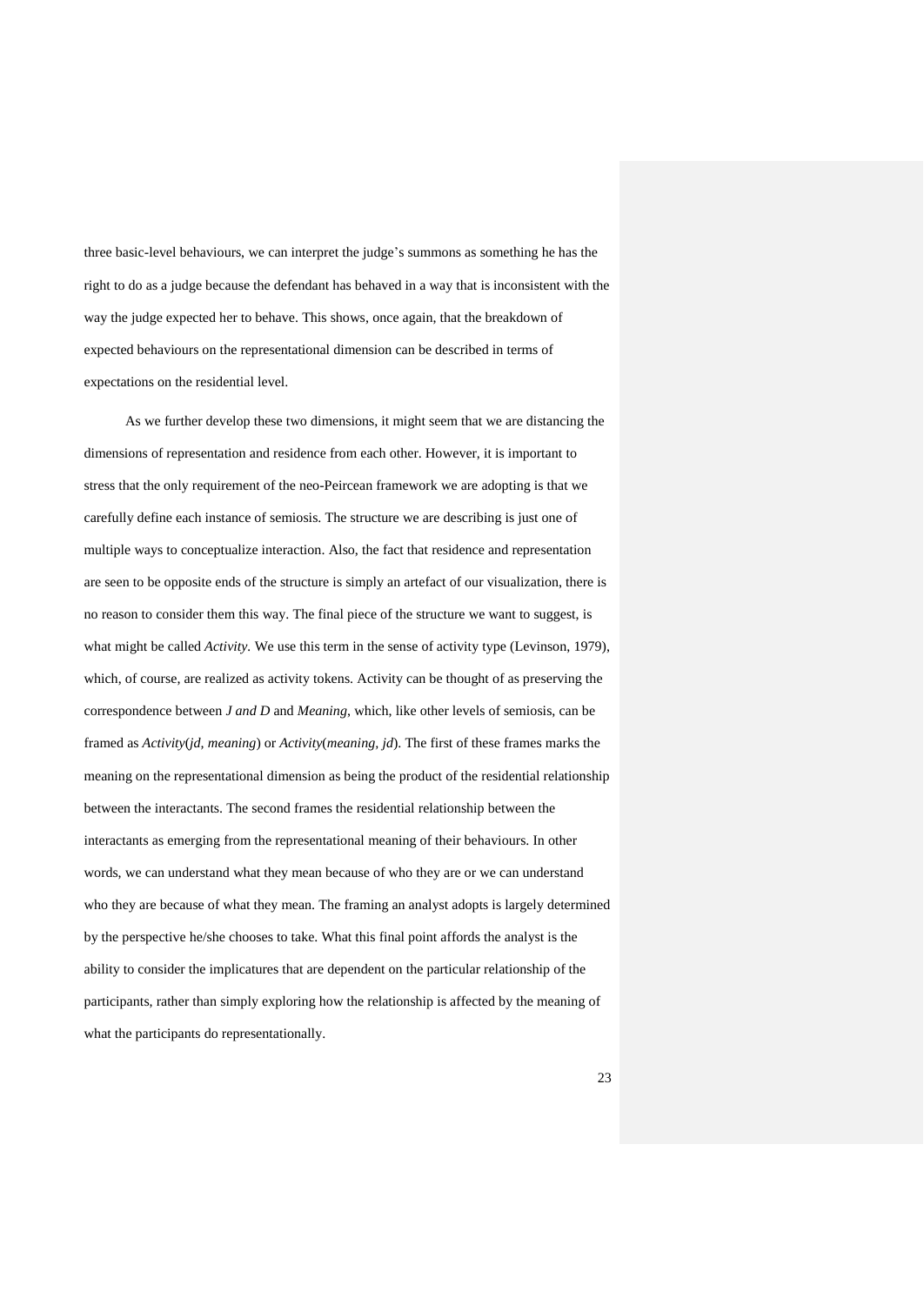### **3 Analysis**

So far, we have attempted to make an abstract theory digestible by way of examples taken from the Soto data. In the following analysis we highlight a part of the data which we have not yet discussed, and which has not formed the focus of any of the papers in this special issue (although it is discussed in O'Driscoll, this issue). Neither was it discussed in the media and YouTube comments that were generated in response to the video. The sequence we are analyzing, reproduced below, occurs towards the beginning of the video (lines 35 to 107) while one of the court officials (not the judge) is asking the defendant questions to determine whether or not she is eligible for pre-trial services (PTS). The purpose of the following analysis is to show how a neo-Peircean approach can be used to explore an extended data sequence, illuminating aspects of the data.

Example 2 (lines 35–107)

| d | <b>ves</b>                                                   |
|---|--------------------------------------------------------------|
| m | how much mon?ey you make.=in a week=approximately.           |
| d | approximately about, two hundred bucks, $(0.2)$ a wee: $k =$ |

m miss. soto? r'you working?

- m =k.=an do you own any pro:perty o value=a hou:se a ca:r a bank accou:nts >significant a<mounts of jewellery.
- d yes=

d aha I own a lot of ↑jewellery, alright?

```
((lines omitted))
```
j well [ho- how much] how m- how ha how much e would=

j =you say your jew: ellery's wo: rth.

((lines omitted))

m >what do you< ↑o:wn.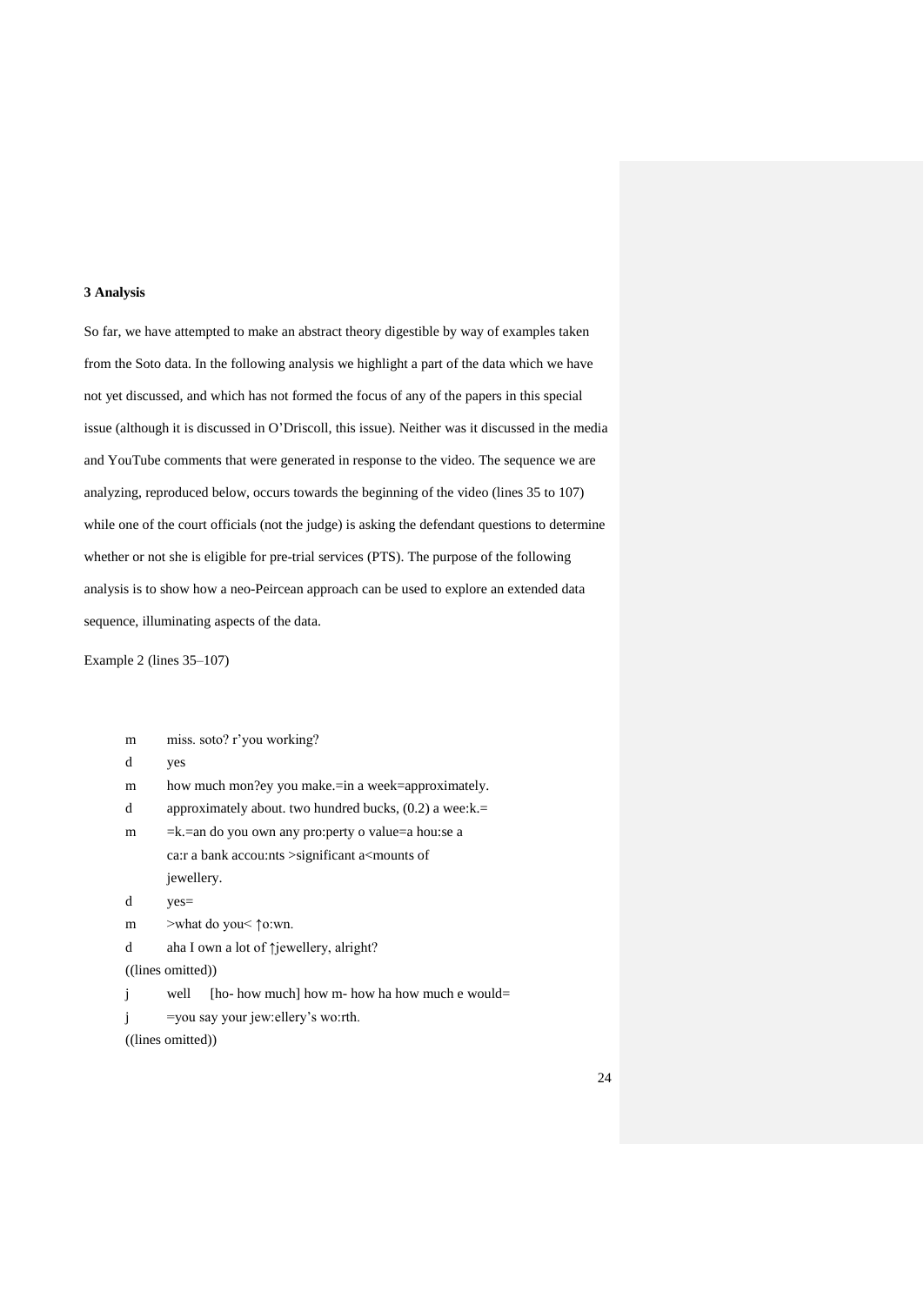- j =ts alright.=e how much is your jew:ellery worth.
- d it's. worth? a lot. of moni:.=
- $i$  =like what
- d like:.  $(0.5)$  rick? ro::ss.=
- j =↑ah??
- d  $[\hat{\uparrow}$ it's wo:rth?=
- $i =$ mam?=
- $d = mQ$ :ney.
- j have you had any kind of drugs

Describing the interaction on the representational dimension, the first question-answer sequence is a yes/no minimal sub-project which can be represented as:

Y/N-Q( miss soto are you working, yes )

Here, the acceptance phase is fitted and appropriate to the presentation phase, since a yes/no question projects a yes or no response. The next sequence marks a shift in questioning to WH-QUESTION sequence. Treating the WH-QUESTION as an interpretant to the defendant's "yes" response, we can argue that the court official is moving on with their line of questioning and that the defendant's response was appropriate. This can be represented as:

meaning(

)

Y/N-Q(miss soto are you working, yes), Y-RESPONSE(yes, how much money you make in a week approximately)

The interpretant of the "yes" response builds on the sign of the Y/N-Q and is informationally more specific. In other words, what this response suggests is that the Y/N-Q sequence was a means of initiating this more specific question. Treating the court official's turn as a *sign*, we can represent the following sequence as: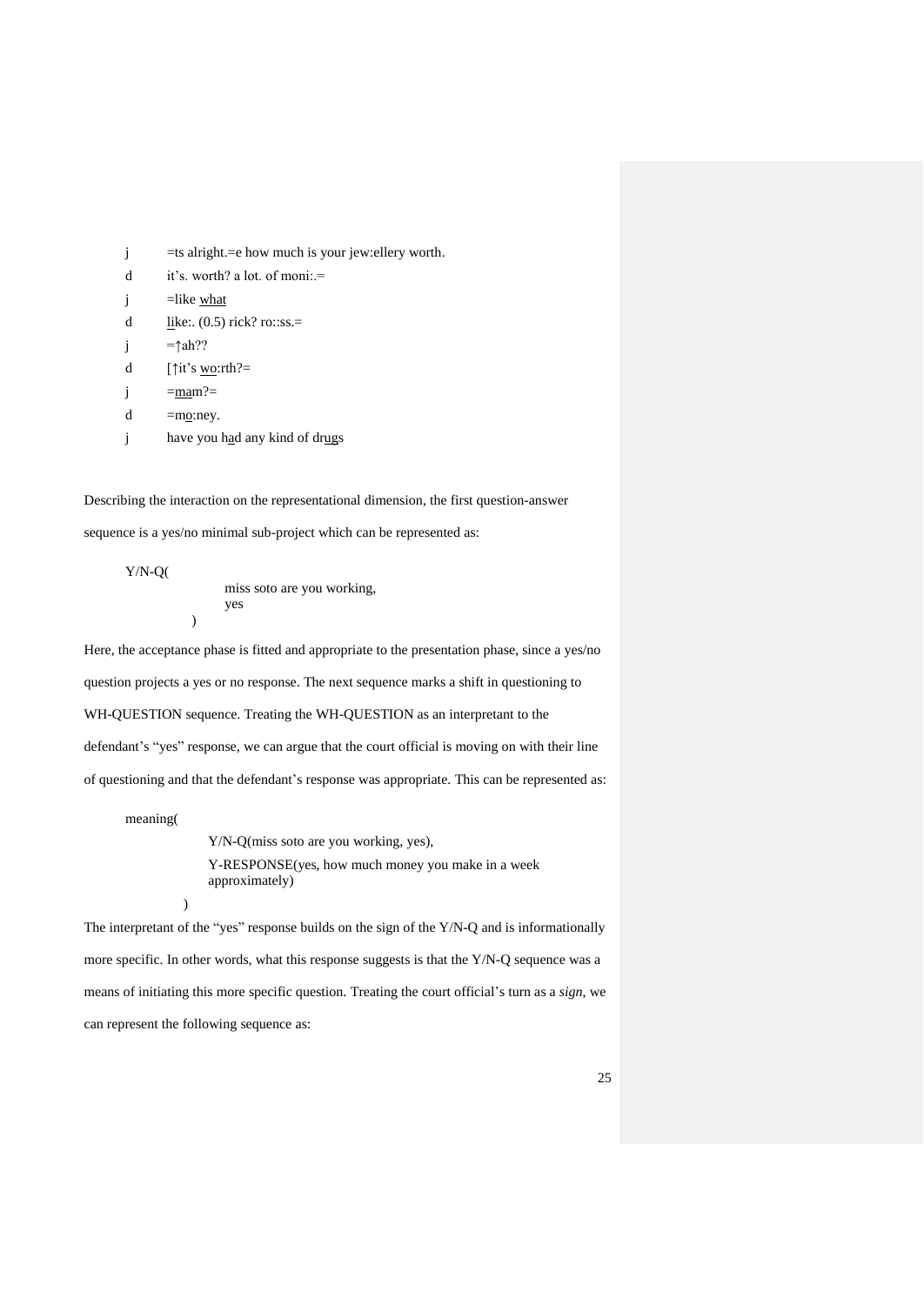# WH-Q(

how much money you make in a week approximately, approximately about 200 bucks a week

#### )

Once again, the defendant's response is appropriate and fitted. The defendant even mirrors the form of the question reproducing the adverb "approximately". Following this, the court official moves on to his next line of questioning:

## WH-Q\_RESPONSE(

approximately about 200 bucks a week,

and do you own any property of value, a house a car a bank account?

)

The *interpretant* realized by the court official's response marks a move onto the next line of

questioning. The meaning of this sequence can represented as:

meaning(

WH-Q(how much money you make in a week approximately?, approximately about 200 bucks a week),

WH-O RESPONSE(approximately about 200 bucks a week, and do you own any property of value, a house a car a bank account?)

)

The next sequence mirrors the interactional structure of the first and can be outlined as:

Y/Q-QUESTION(

and do you own any property of value, a house a car a bank account?, Yes ) Yes,

what do you own? )

WH-QUESTION(

Y-RESPONSE(

what do you own?,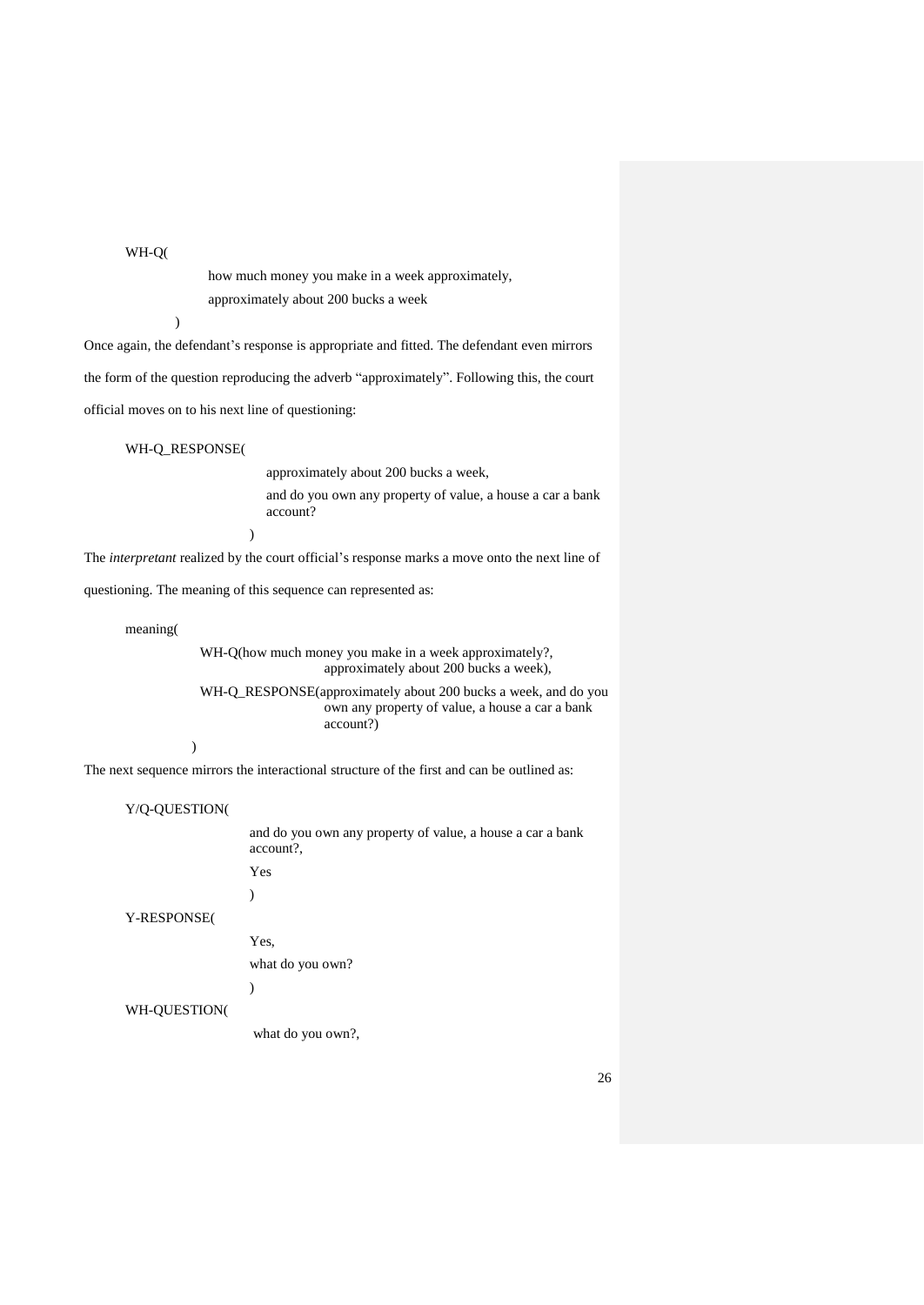## I own a lot of jewellery alright

 $\lambda$ 

The structure of the interaction up to this point has been: Y/Q-QUESTION, Y-RESPONSE, WH-QUESTION, WH-RESPONSE, Y/Q-QUESTION, Y-RESPONSE, WH-QUESTION, WH-RESPONSE. The first four elements in this sequence are repeated in the second four elements. Therefore, framing this interaction representationally, it might seem that the defendant's second WH-RESPONSE will be accepted and the court official might move onto another line of questioning. The defendant seems to be playing her role in the project. However, minimal projects are embedded within higher-order projects and, as we will see, the interaction does not proceed smoothly. On line 64, the defendant's turn results in a further, more specific WH-QUESTION, this time coming from the judge. Taking the defendant's turn as a *sign* and the judge's turn as the *interpretant*, we can represent this sequence as:

#### INSUFFICIENTREPLY(

I own a lot of jewellery alright<sup>7</sup>,

well ho how much e would you say your jewelry's worth? )

The *interpretant* produced by the judge suggests that there is a problem with the defendant's answer to the question. The question breaks the emergent structure of the project, providing evidence that the defendant's turn was not an appropriate move. However, in order to answer why this occurs, we need to analyze the residential dimension and the behavioural games contained therein. The reinterpretation of the first yes/no question-answer sequence from the residential dimension can be represented as:

agency(

 $\overline{a}$ 

<sup>&</sup>lt;sup>7</sup> One reviewer suggested that turn final "alright" can be used to close down a prior speaker's talk thereby securing speakership. This seems to fit with the fact that the judge chooses this moment to enter the conversation. However, if "alright" is functioning in this way it does seem to strengthen the idea that the defendant has not understood the appropriate notion of value since she is closing down this line of questioning (see below).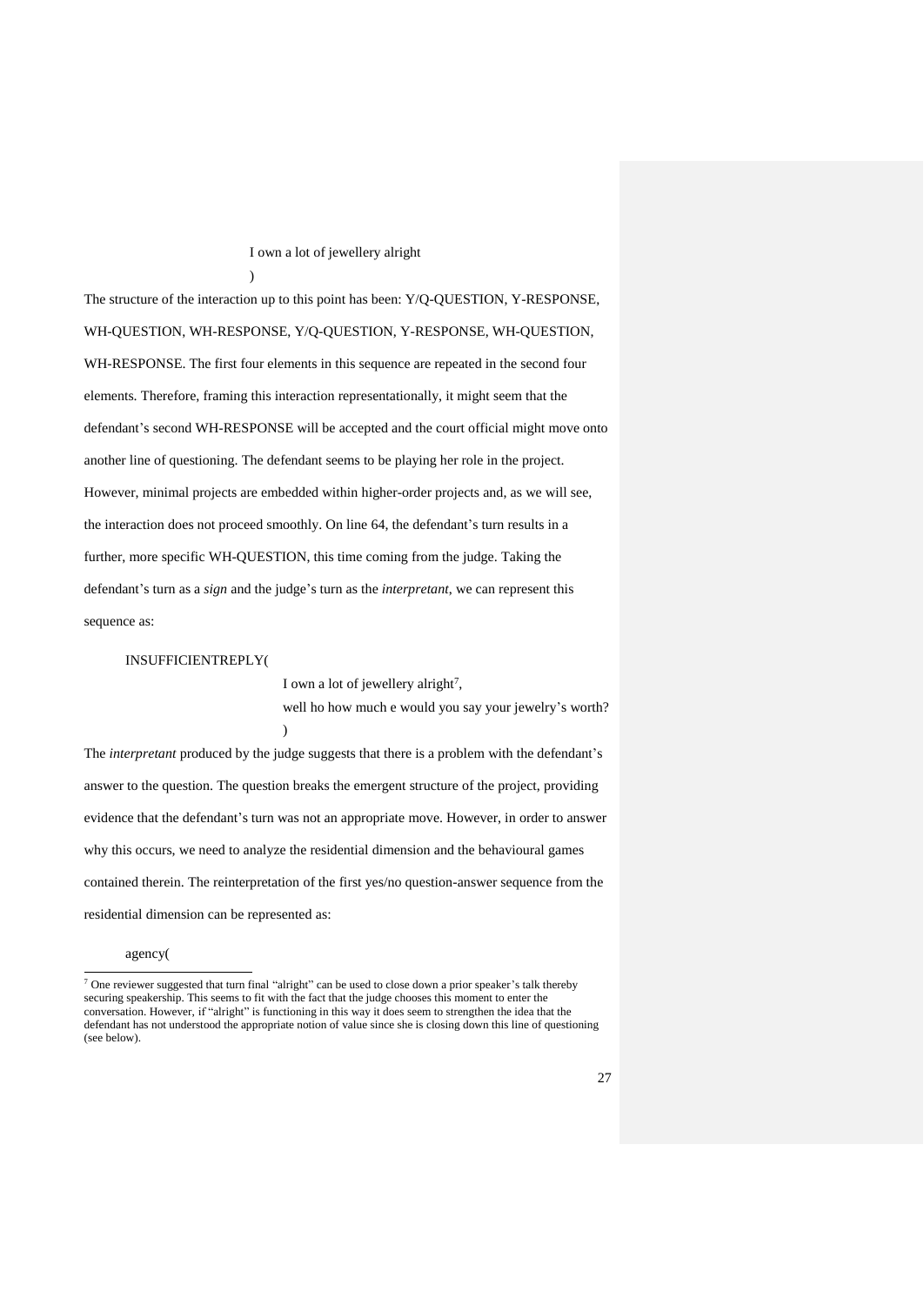miss soto are you working?,

yes  $\lambda$ 

Here, agency is not attached to a single individual but is the correspondence between the question asker's subprehension (the assumption that the defendant will know why this question is being asked and will have the ability to answer it) and the answerer's (inferred) representation of the reason the question was asked. In other words, a speaker asking a yes/no question is likely to do so expecting that the recipient is going, if able, to produce a yes/no response. Further, the question answerer will infer this subprehension based on the fact that the question asker produced such a question. By moving on to the next question, the question asker provides an indirect acceptance of the defendant's response suggesting that their answer was sufficient:

agency2(

yes,

how much money you make in a week approximately?

)

This can be interpreted at the level of their statuses as court official and defendant:

*Statuses:COandD*(

agency1, agency2  $\lambda$ 

These statuses relate to the court official's right to ask questions of the defendant and the defendant's duty to answer them if possible. Further, because at this level we are treating agency2 as the *interpretant* of agency1, agency2 is treated as being the result of agency1 where the correspondence between the two is partly determined by the fact that they are embedded within the statuses of court official and defendant. Locally, agency is negotiated, but it is also the result of the top down effect of the participants' respective statuses. By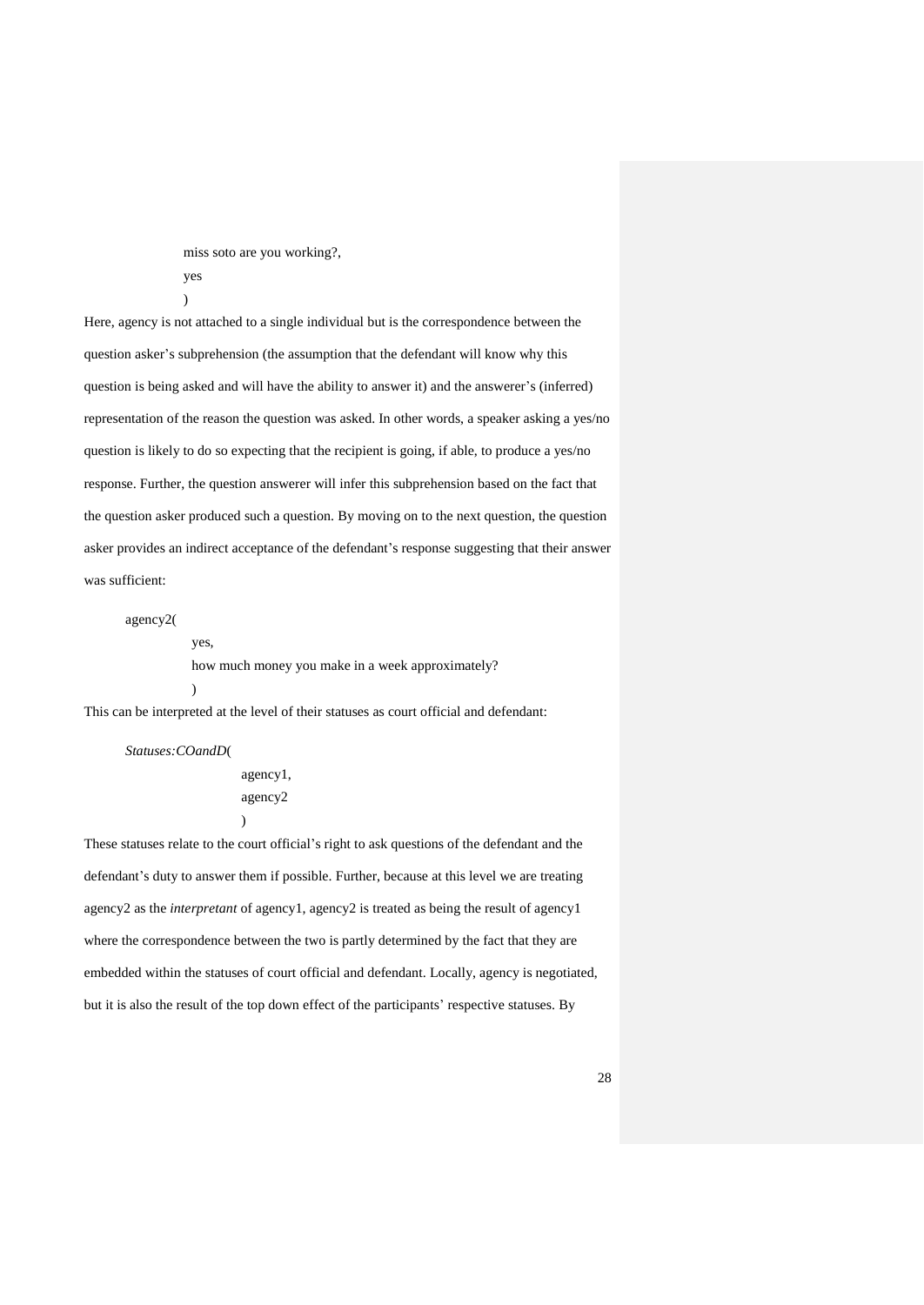moving on in the line of questioning, it signals that both participants are acting according to their respective statuses. Moving onto the next sequence:

agency3(

how much money you make in a week approximately?, approximately about 200 bucks a week

)

In this second sequence, we can make the same claim. With these two sequences in place we can move up the embedded structure to represent the relationship between the court official and the defendant.

*Statuses:COandD*(

agency2, agency3  $\lambda$ 

At this level, properties relating to the rights and duties of the two interactants have a top down effect on the types of agency that might be expected. This is because the statuses enacted in this interaction are fairly emblematic, or, they are symbolic. The defendant's and court official's behaviours are based on types of statuses. In terms of the emblematic status of the court official, this provides the right that they are able to ask personal questions regarding the defendant's financial situation, but also that the defendant has a duty to answer them truthfully. Further, the court official has a duty to provide the defendant with a fair trial, but the defendant has the right to object if they feel they are being treated unfairly. When the interaction continues without issue, it is difficult to examine the ways in which agency and status interact with interactional sequences. This is because it is only when the normative practices constrained by emblematic statutes are challenged that suprehensions and inferences based on those statuses are revealed to be misaligned.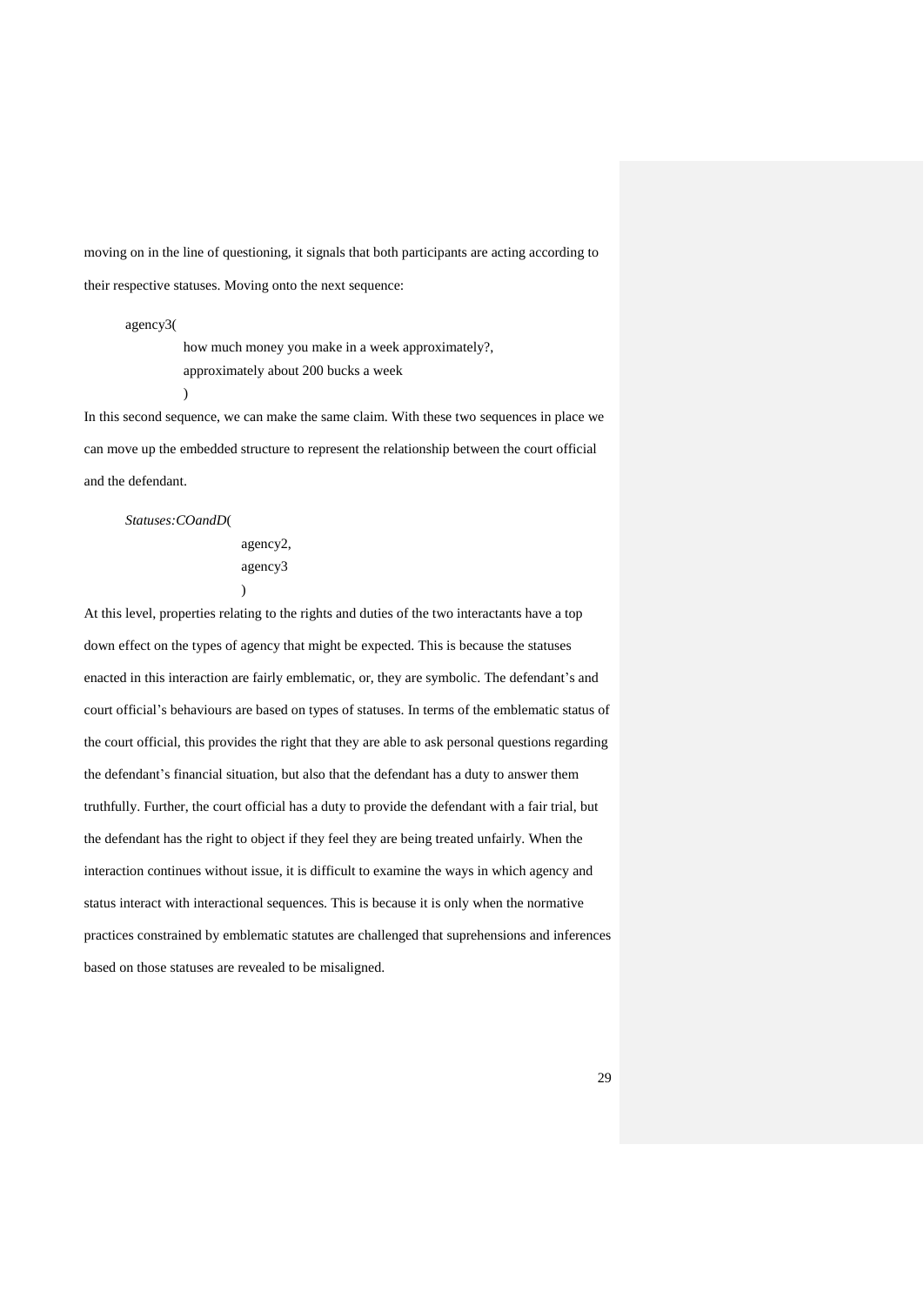We believe that it is the next sequence that sows the seeds of this misalignment and, once misaligned, they never align again. Due to spatial limitations, we provide a model that highlights the problematic element.



| S. | Sign: | do you own any property of value=a house a car a bank account |
|----|-------|---------------------------------------------------------------|
|    |       | significant amounts of jewellery                              |

| O.               | Object:               | $Q-Y/N(Q-Y, R-Y)$ |
|------------------|-----------------------|-------------------|
| Ι.               | Interpretant:         | Yes               |
| А.               | Agency:               | A(s, i)           |
| S <sub>2</sub> . | $Sign2$ :             | Yes               |
| O <sub>2</sub> . | Object <sub>2</sub> : | $R-Y(s2, i2)$     |
| I2.              | Interpretant2:        | what do you own?. |

- A2. Agency 2: *A2*(*s2, i2*)
- 
- S3 Sign3: what do you own?
- O3 Object3 *O3*(*s3, i3*)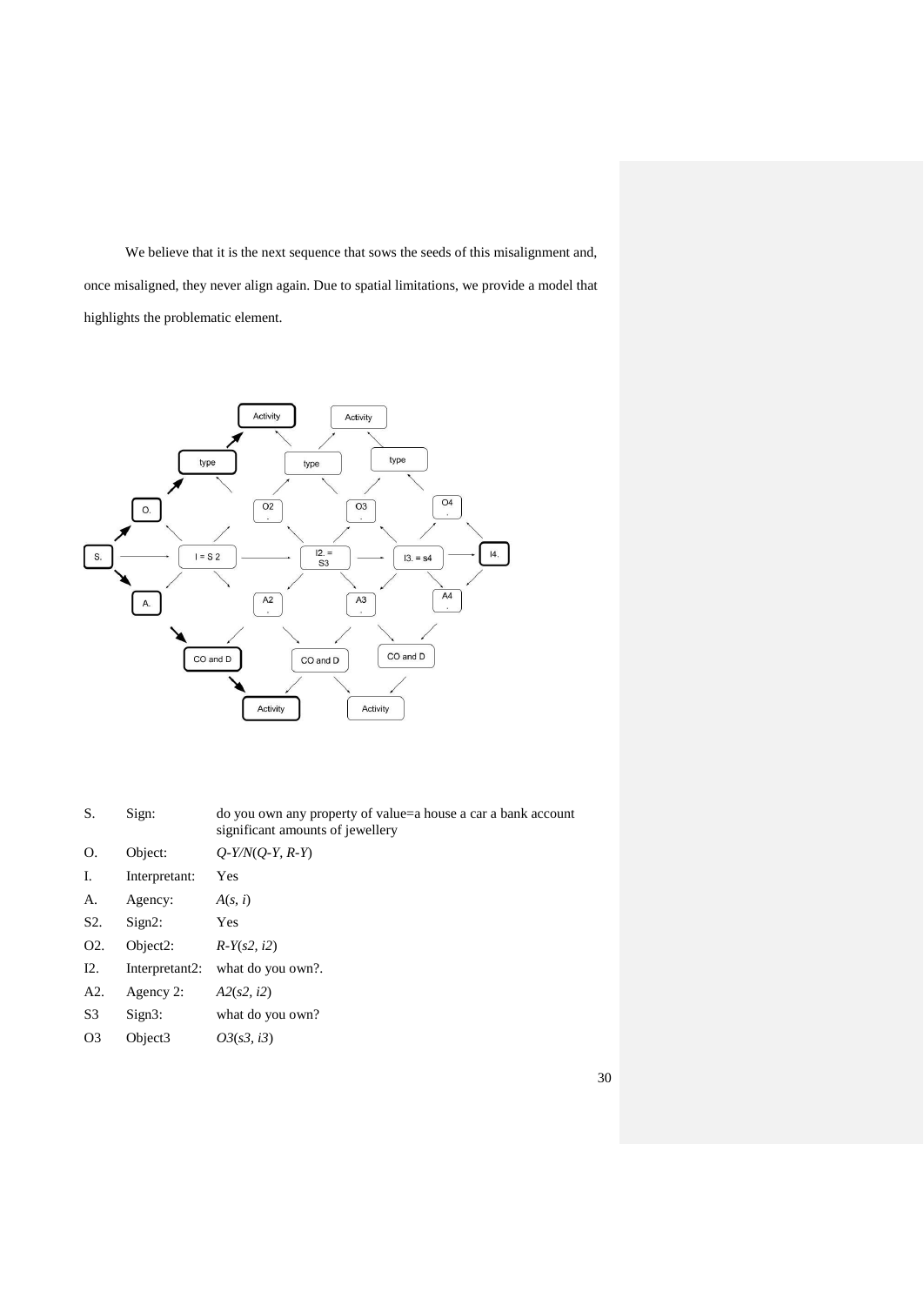| I3.  |           | Interpretant 3: I own a lot of jewellery alright                     |
|------|-----------|----------------------------------------------------------------------|
| A3.  | Agency3:  | A3(s3, i3)                                                           |
| S4   | $Sign4$ : | I own a lot of jewellery alright                                     |
| O4   | Object4:  | O4(s4, i4)                                                           |
| - 14 |           | Interpretant4: well ho how much would you say your jewellery's worth |

## *Figure 5*

The issues highlighted by figure 5 are represented using bold lines. The first is related to the first question "do you own any property of value". However, it is crucial to emphasize that this is not necessarily a problem on the representational dimension, because the object of the two turns is type conforming. The problem here is an implicative enrichment of the word 'value' derived from an interaction between the residential dimension and the representational dimension. That is, from the perspective of the representational dimension, the defendant's response is fitted. However, from the perspective of the residential dimension, the defendant's response does not correspond with her status as defendant. It is because this is an activity based on the participants' statuses as court official and defendant that there is an expectation that the enrichment of the word 'value' will be relevant to both interactants.

We argue that without an institutional context, 'value' is typically perceived in a relative sense. Therefore, value is determined in accordance to the relationship between an individual and an object e.g., a family heirloom

Value(I, o)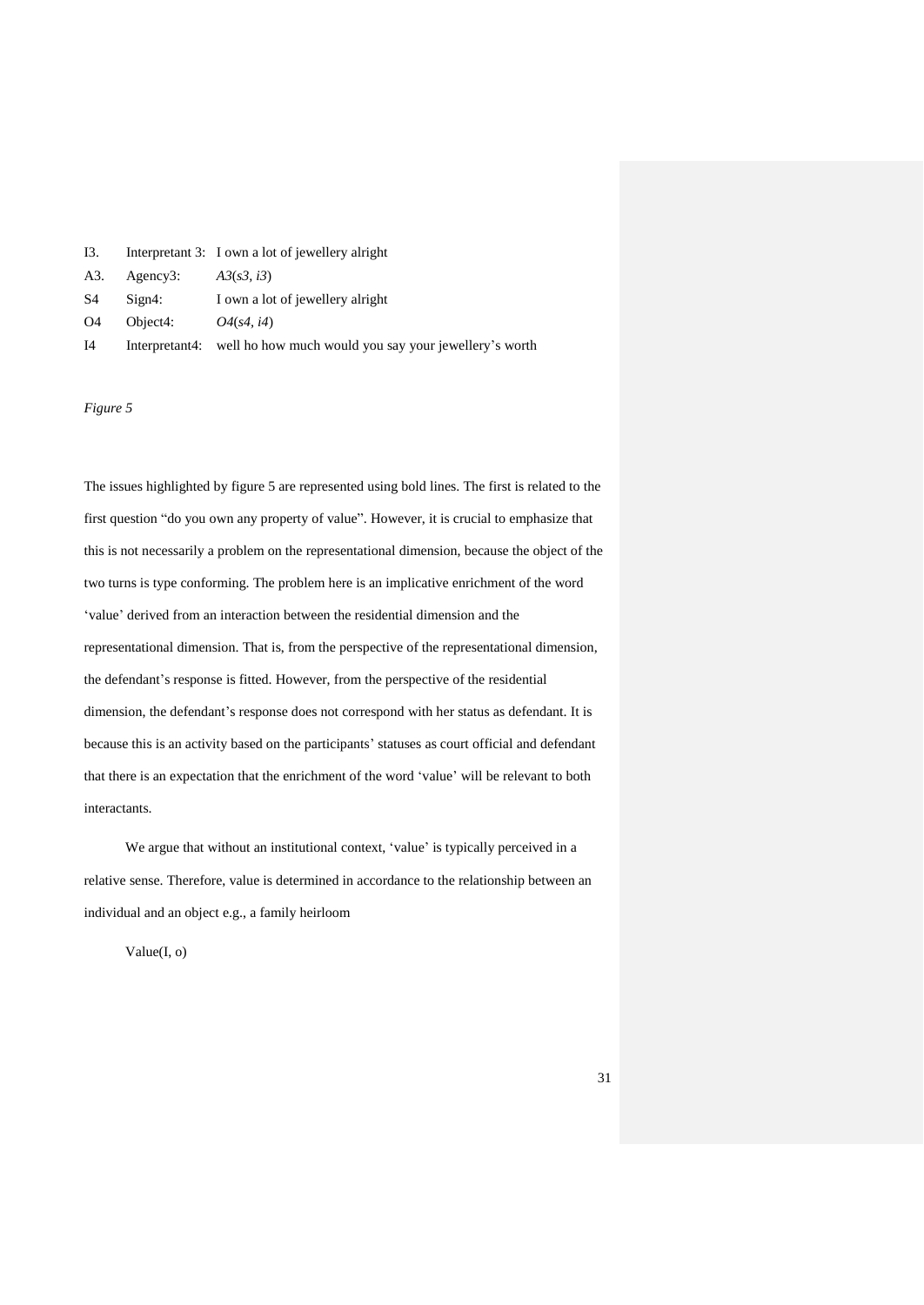However, value is also often understood as an institutional notion<sup>8</sup>. For example, the value of a £5 note is determined not by its relation to an individual, but its relation to an institution (in this case the Bank of England).

## Value(inst, o)

 $\overline{a}$ 

The argument we want to make is that in the courtroom setting, 'value' is not an individual notion but an institutional one. In this case, one that is determined by the amount of property a defendant must own before they are not eligible for pre-trial services. The speaker's implicature can be glossed as "value of an amount enough to pay for your own legal services". However, because the defendant does not access this implicature (and perhaps does not have access to it), it is not treated according to this more specific meaning. We can represent this as:

*Value according to the courtroom activity*

*agency(Statuses:COandD,* do you own any property of VALUE\*) \**value of an amount enough to pay for your own legal services Value without access to the emblematic statuses relevant to the courtroom activity agency(?,* do you own any property of VALUE\*) \**value of an amount significant to you*

In the first of these two representations, we are taking what we believe to be the court official's subprehension of their turn. They are treating 'value' in a particular way and expecting that the defendant will infer this narrowed meaning (Wilson and Carston, 2007). In the second, we are representing the possible inference that the defendant makes. The same claim could be made by the adjective "significant" which modifies the noun phrase "amounts of jewellery". On the assumption that one understood "value" relatively, "significant" would

<sup>&</sup>lt;sup>8</sup> See Jackendoff (2007) or Searle (2010) for detailed explanations of the difference between individual and institutional values.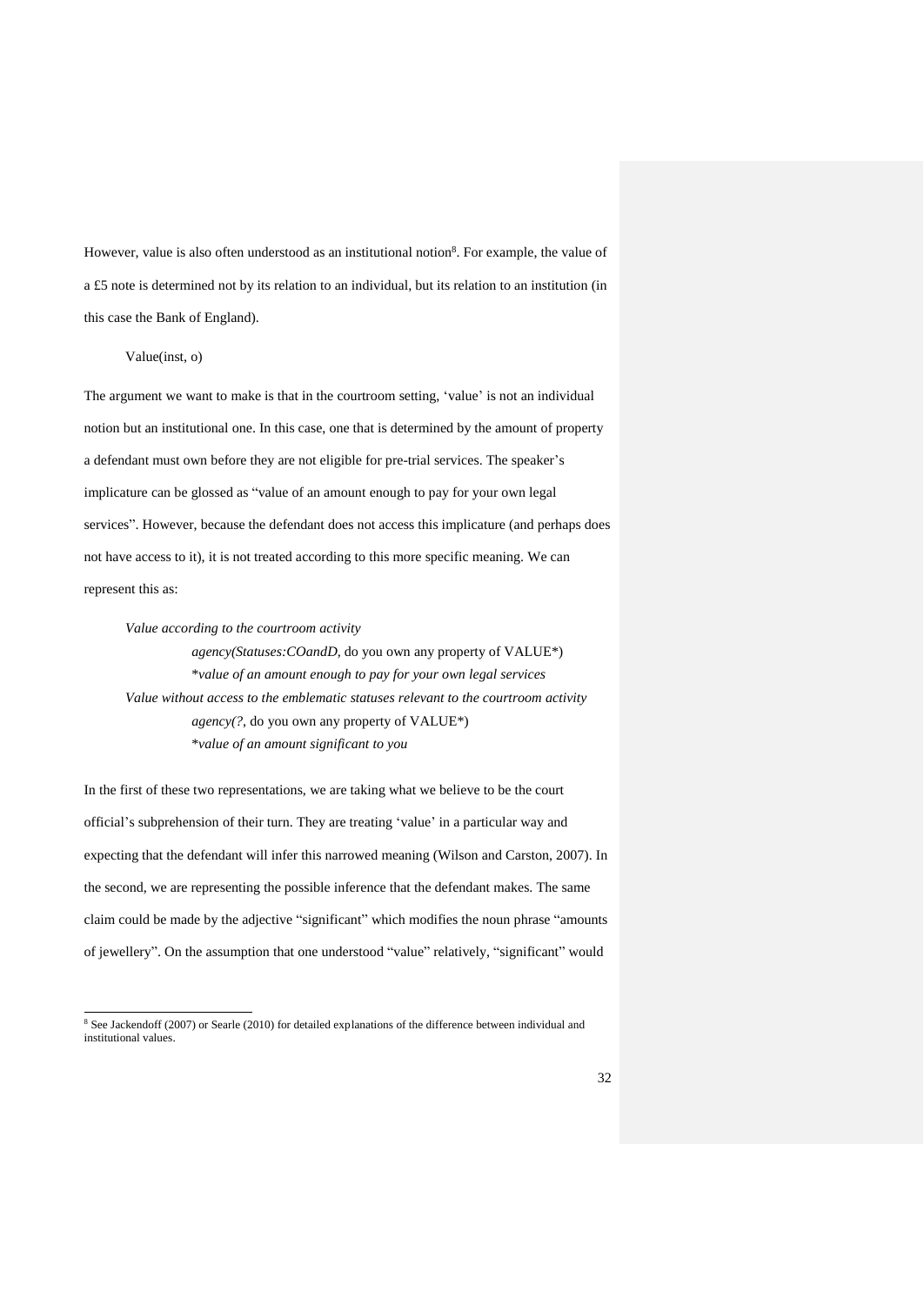mean something like "significant to you". However, if it is understood institutionally, then "significant' means something like "of significance to one's ability to pay for legal services".

Once we acknowledge this potential for ambiguity, what continues to happen throughout the interaction becomes clear. In the model, the semiotic process initiated by sign3 "what do you own" will project different *objects* depending on which understanding of 'value' was taken in the court official's previous utterance. If 'value' was enriched by taking into account the courtroom activity, then this question has a very specific answer. The answer would be related to whether or not the value of the defendant's jewellery reached a threshold, above which she would not be eligible for pre-trial services. However, on the alternative (individual) reading of 'value' it is not clear exactly what object might be projected. What we have is how the defendant responded in interpretant3:

Agency3(what do you own, I own a lot of jewellery alright)

Here, the defendant's turn does not relate to any particular value, but uses a vague term of large quantity (i.e., "a lot"). Therefore, while this turn is fitted in terms of the turn design, it is not fitted in terms of agency because this turn is not embedded under the statuses of the two participants. It is inappropriate for the legal setting the defendant is in. Further evidence for this can be found when we consider interpretant3 as sign4. Interpetant4 is marked because it represents a *representational interpretant* from someone who, up to this point, had not been involved in the interaction. Further, it is a representationally equivalent utterance to sign3. The big difference being the shift from the word "value" to the word "worth"<sup>9</sup>.

Up to this point we have identified what we believe to be the early troubles source and explained why the defendant may not have access to the enrichment of this utterance based

 $\overline{a}$ 

<sup>&</sup>lt;sup>9</sup> One anonymous reviewer highlighted the fact that out of the objects of value the court official offers as suggestions (i.e., house, car, bank account, jewellery), jewellery is probably most likely to have affective value for the individual. However, the same reviewer also pointed out that by choosing one of the options suggested by the court official (i.e., jewellery) the defendant is, in fact, displaying an understanding of the question.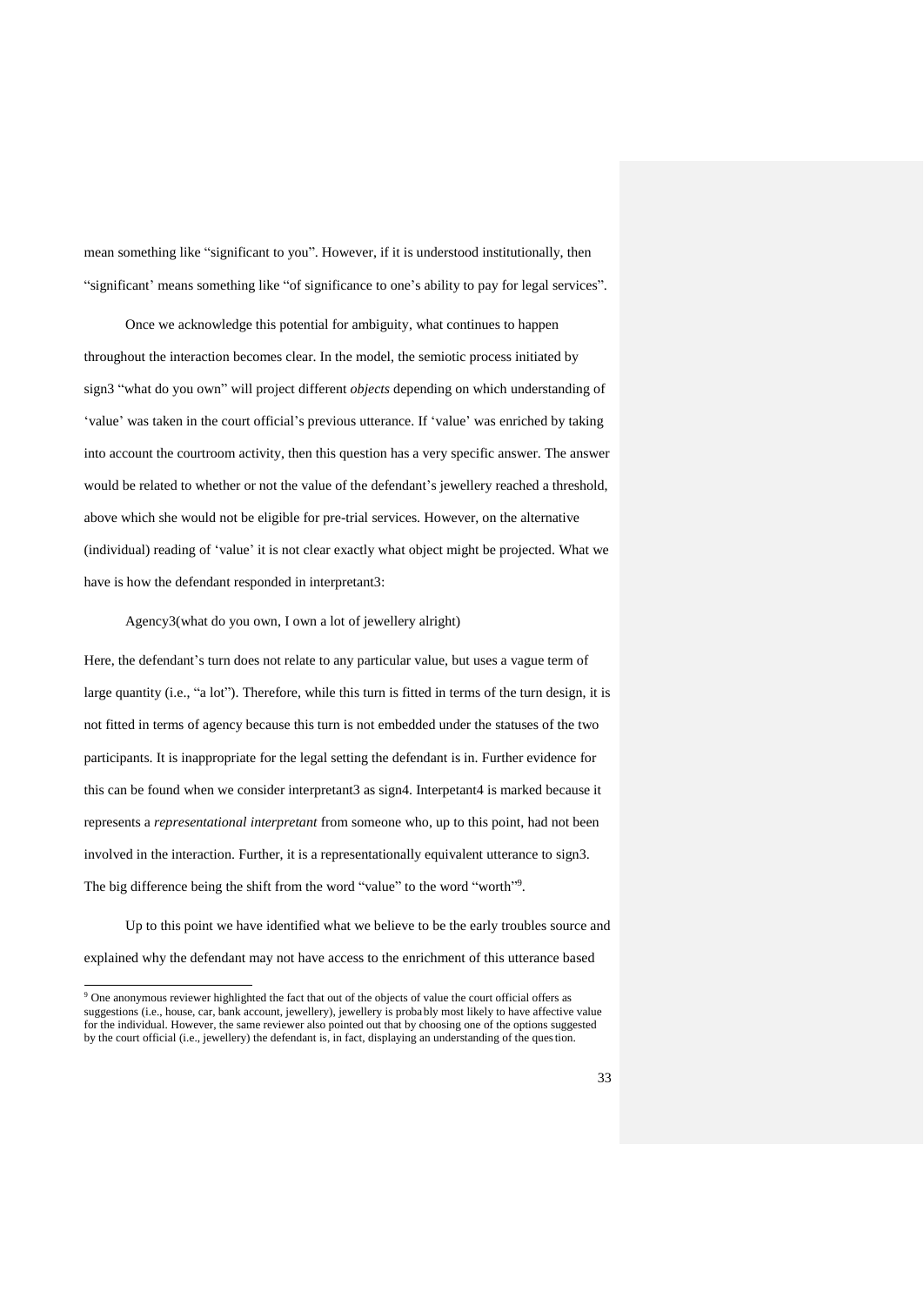on a lack of access to regulatory forces created by the institutional statuses invoked by the interaction. The defendant's behaviour is not clearly embedded under the CO and D *object*. We now want to pursue the argument that it is because the defendant cannot produce an answer to the enriched notion of 'value' that this courtroom interaction continues to go awry. The judge asks on multiple further occasions how much the defendant's jewellery is worth. Her responses, which are not specific enough for the implicated notion of 'value', are not treated as a lack of access to the correspondence between their statuses as judge and defendant, but rather are treated by the judge as indexing a status which is not appropriate to the courtroom setting. The following two representations aim to capture the judge's interpretants as highlighting the relationship between the defendant's behaviour and the judge's inference of her subprehension and what this suggests in terms of the status she indexes. We have removed large parts of the dialogue and we advise readers to look through the transcript in its entirety. The point we are stressing is that because the defendant's response of "I own a lot of jewellery" is not treated as an appropriate acceptance phase within the courtroom project, it is never concluded. Therefore, everything that follows the defendant's response to the court official's question is sequentially related to her response. Ultimately, this is what the judge is trying to ascertain. The judge's responses can be analyzed according to the statuses that his *interpretants* suggest are being enacted. Both are presented together:

Judge and club-goer(

agency(what do you own?, I own a lot of jewellery, alright), agency(I own a lot of jewellery, alright, [...] we are not in a club.)

Judge and drug taker(

)

agency(what do you own?, I own a lot of jewellery, alright),

agency(I own a lot of jewellery, alright, [...] have you had any kind of drugs in the in the last 24 hours?)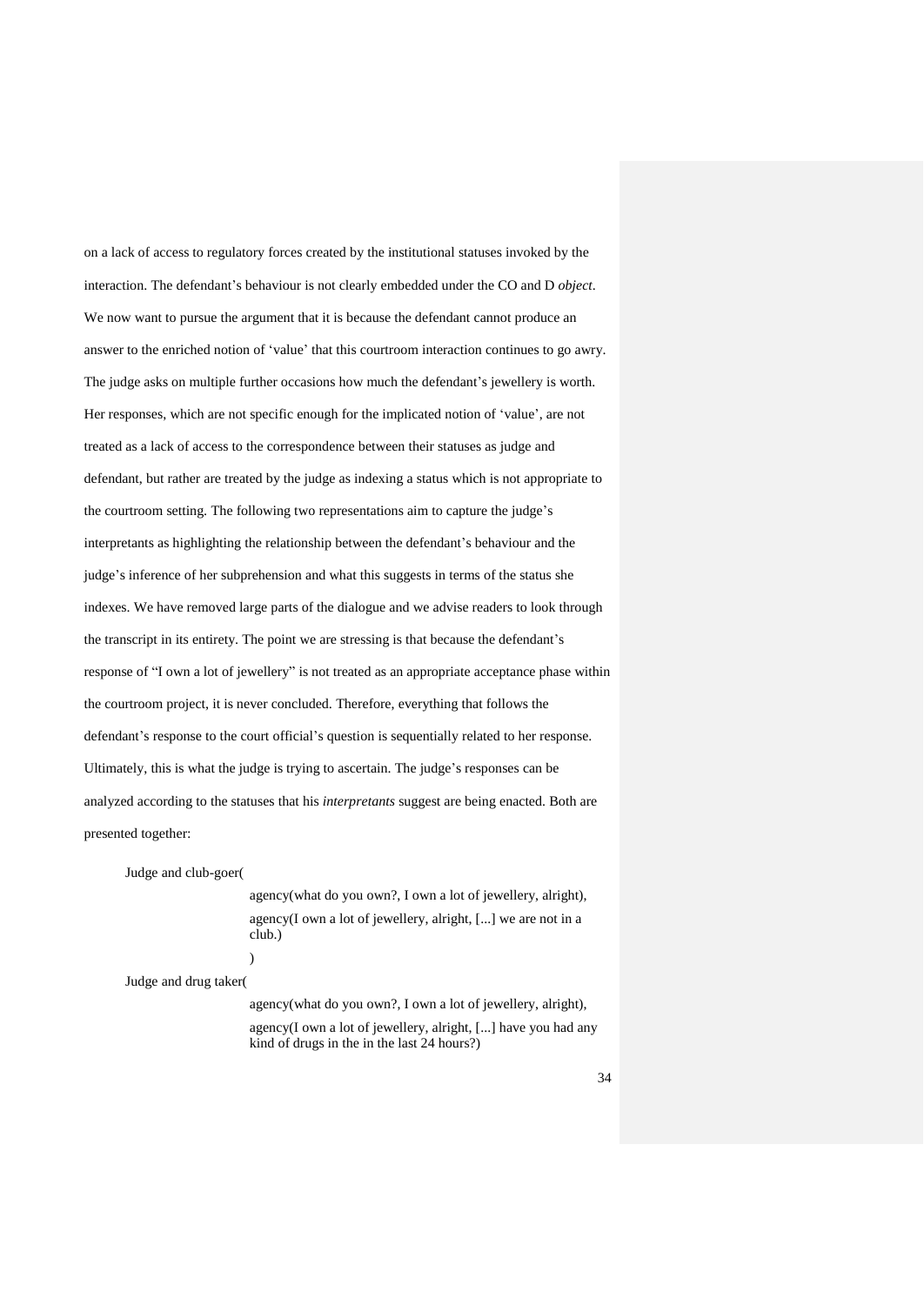In the first of these two representations, the judge is treating the defendant's inability to answer the question as indicative of the fact that she is not enacting the status of defendant, but of club-goer or of someone enacting behaviour consistent with someone with diminished control due to taking drugs. But why is this important? It is our contention that it is important because it highlights that there is an expectation that the defendant will be *able* to behave in accordance with her status in the courtroom. In other words, she should behave in accordance with the model:

## agency(defendant, behaviour)

)

As described above, this representation is supposed to show that the defendant will act in a certain way because she is a defendant. However, behaving in such a way requires knowledge of the type of behaviour consistent with the status of defendant. We know from the recording that this particular defendant has no priors and is very unlikely to have previously been in a courtroom in the capacity of defendant. Therefore, the model we should adopt to analyze her behaviour is:

#### agency(behaviour, defendant)

This representation shows that her status as defendant is emergent in her behaviour and since she does not have knowledge of defendant as a type, she cannot be expected to operate in accordance with it. However, what we can see from the judge's evaluations is that he interprets her behaviour differently. These can be represented as:

agency(club-goer, behaviour) or agency(drug-taker, behaviour)

Further evidence for this can be found in a final example (lines 120–132):

m [>I'll accept< appoint.ment at this t[ime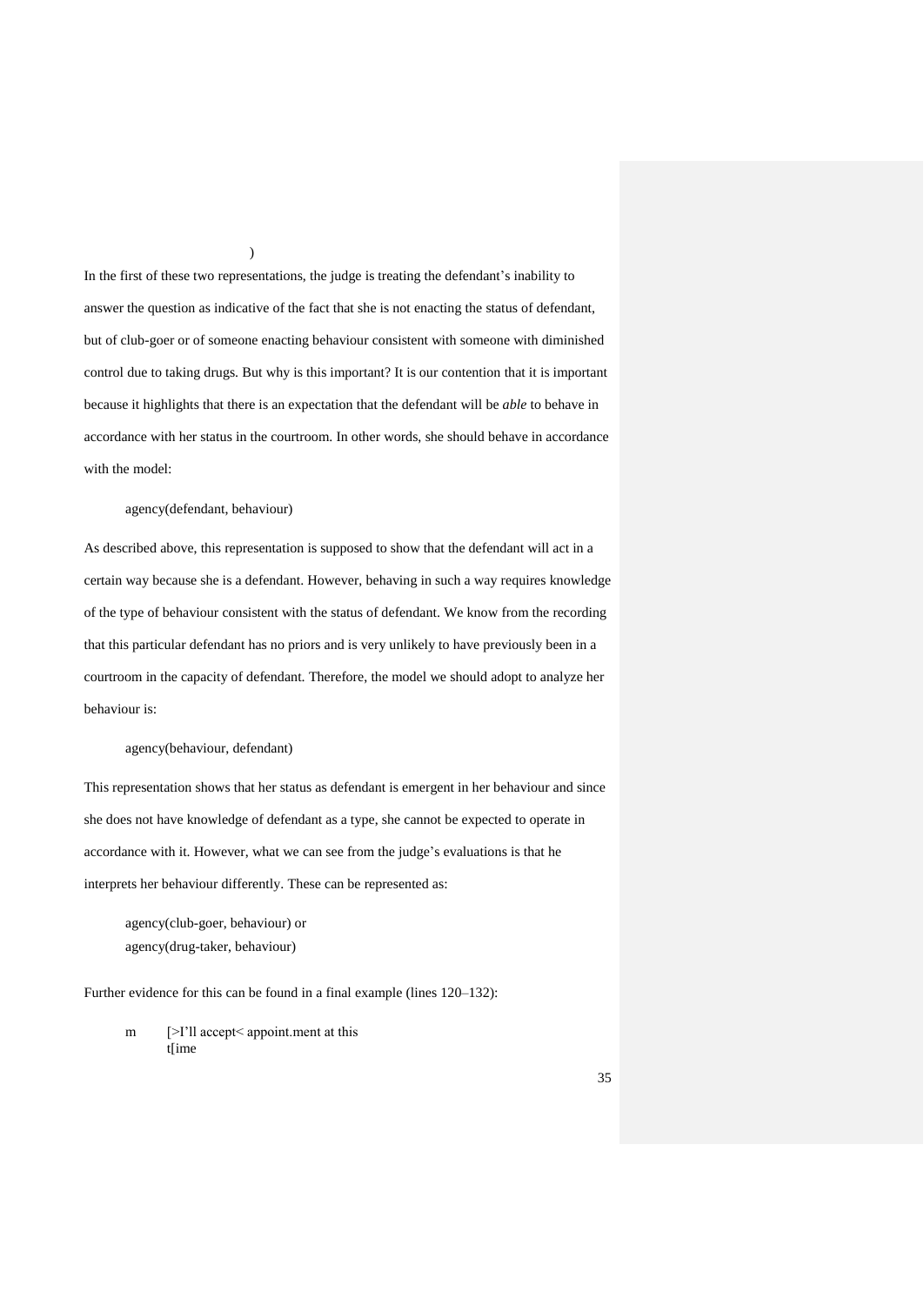- j [no. no=I > ain't going to < appoint? you. because you're also not on my- substantial amounts of jewel.lery.
- j you can go and sell your jew:ellery.
- j je:well::ery for a (0.6) private, attorney.=

In this sequence the judge is stating that he cannot appoint the court official (i.e., provide the defendant with pre-trial services) because the defendant has suggested that she owns "substantial amounts of jewellery". Therefore, since the significance of the judge's turn is based on the fact that the defendant referred to jewellery earlier in the interaction, we can semiotically represent this sequence as:

#### Judge and defendant(

agency(what do you own?, I own a lot of jewellery, alright), agency(I own a lot of jewellery, alright, [...] no I ain't going to appoint you. Because substantial amounts of jewellery.)  $\lambda$ 

Part of the issue here is that while the judge has on several occasions treated the defendant's behaviour as being inappropriate for a courtroom setting, he is ultimately treating its representational content as being fitted to the question of "what do you own?". There is an inconsistency here. The defendant is not behaving as a defendant residentially (performing roles and identities), but the representational content (the propositional meaning) behind what she has said is being treated as being produced as if she were able to make the inference required to understand the contextual meaning of 'value'.

What this all suggests is that the judge is treating the defendant's inappropriate behaviour (not answering the question) as a *sign*, which was produced as embedded under the status of defendant, but without properly subprehending the *interpretants* that might result from its production. In other words, the defendant is intentionally behaving in a way that is inappropriate in not answering the question for the court. However, our analysis has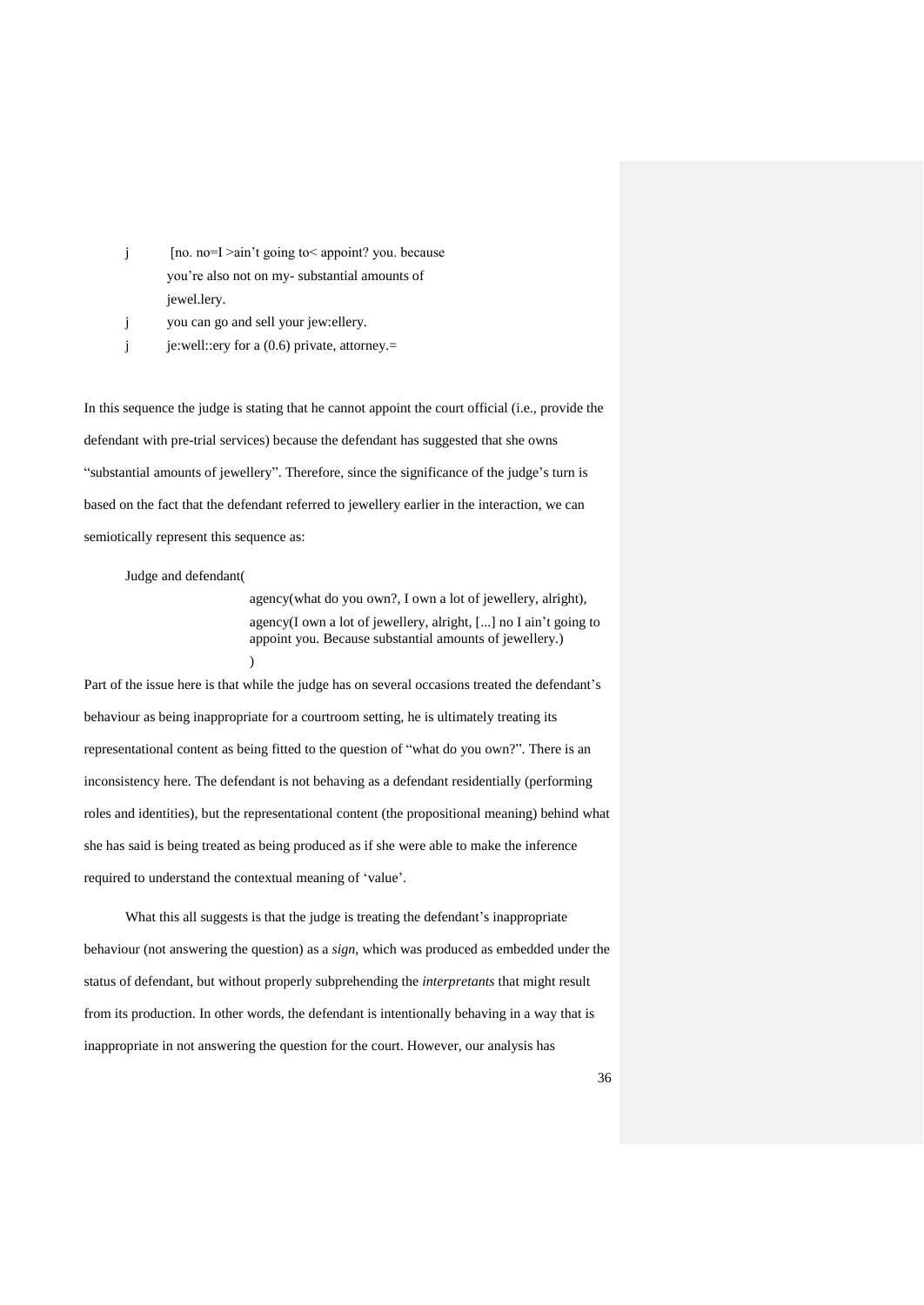highlighted that through analyzing linguistic tokens and their correspondences, there is a clearer explanation. By treating the defendant's inappropriate turn as an *interpretant*, which was produced without full access to the normative practices associated with the status of defendant, we argue that the defendant does not have access to the enrichment of 'value'. Therefore, she is unable to answer the question appropriately in a court setting. The defendant is not deliberately acting under some other status, but is trying to establish how she should be behaving in accordance to the status she does not have access to (see O'Driscoll [this issue] for an analysis which shows how the defendant is led astray).

We believe that the situation could have been avoided if, instead of assuming a nonappropriate status as being the origin of the defendant's behaviour, the judge and the court official explained (i) what is expected of the defendant in this setting, and (ii) explicated what is meant by 'value' in this legal sense. It is because of a lack of a priori knowledge relating to the status of defendant that there is a breakdown in this interaction.

## **4 Conclusion**

What we have shown in this analysis is that a neo-Peircean approach to interaction affords analysts the ability to analyze data from different perspectives. In doing so, what we hope to have achieved is an analysis that unlike some previous studies in politeness theory that necessarily rely on the analyst's interpretation of the interaction after the fact, can be replicated to come to the same analytic conclusions, and reapplied to other interactions. Further, it can be adopted across different types of analysis used in politeness research, e.g., CA, Relevance Theory.

Neo-Peircean semiotics is a relatively new approach within interaction studies and the application of it is certainly new within politeness analyses. We have shown, in line with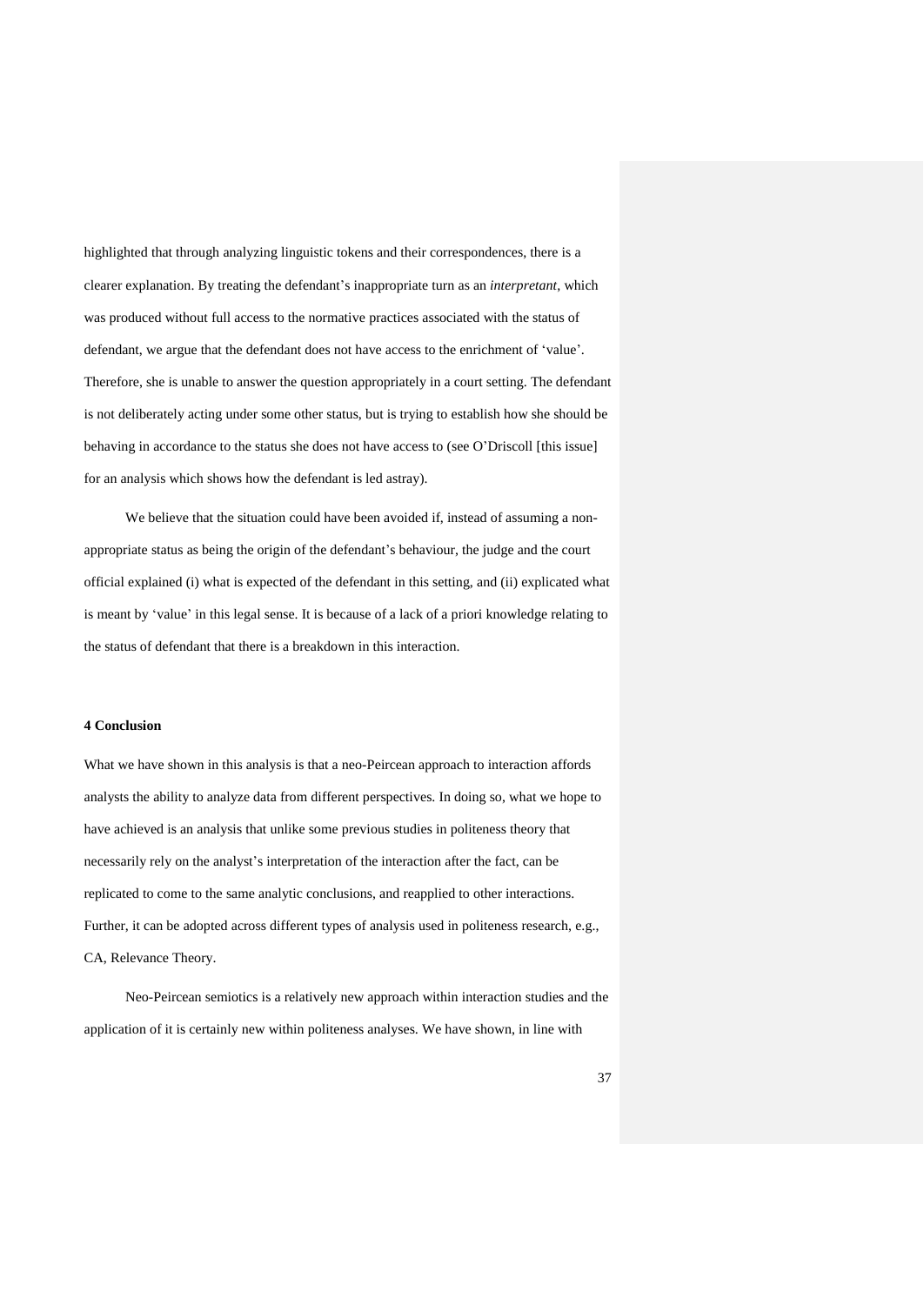Enfield (2013) that it facilitates the analysis of a broad range of interactionally salient phenomena from individual linguistic tokens to culturally bounded phenomena such as courtroom norms. Moreover, it allows the politeness theorist a systematic and transferable framework with which to analyze these different levels, showing how they are interrelated and causally linked by being able to selectively focus on different parts of the interaction.

What this paper has also shown is the real-world applications that linguistic analyses can have. In line with work done in other areas of linguistics, such as sociolinguistics (Rickford and King, 2016) and forensic linguistics (Bhatia, 2010), not having access to the norms of the courtroom or knowing how to interpret legal discourse can have serious implications for the outcomes of the trial and whether the people involved are taken seriously. Moreover, it raises a question of whose responsibility it is to make sure that defendants (and witnesses in the case discussed by Rickford and King) know what is expected of them in a legal context. This is the crux of the issue in the Soto case as evidenced through our analysis – the defendant simply does not know what is expected of her and the court officials neglect to convey this information to her. It is only through breaking down the interaction that this becomes clear.

## **References**

- Archer, Dawn & Cliff Lansley. 2015. Public appeals, news interviews and crocodile tears: an argument for multi-channel analysis. *Corpora*, 10(2). 231–258.
- Arundale, Robert B. 2010. Constituting face in conversation: Face, facework, and interactional achievement. *Journal of Pragmatics*, 42(8). 2078–2105.
- Austin, John L. 1962. *How to do Things with Words. The William James lectures delivered at Harvard University in 1955*. Oxford: Clarendon Press. **Commented [EM1]:** Publishing place?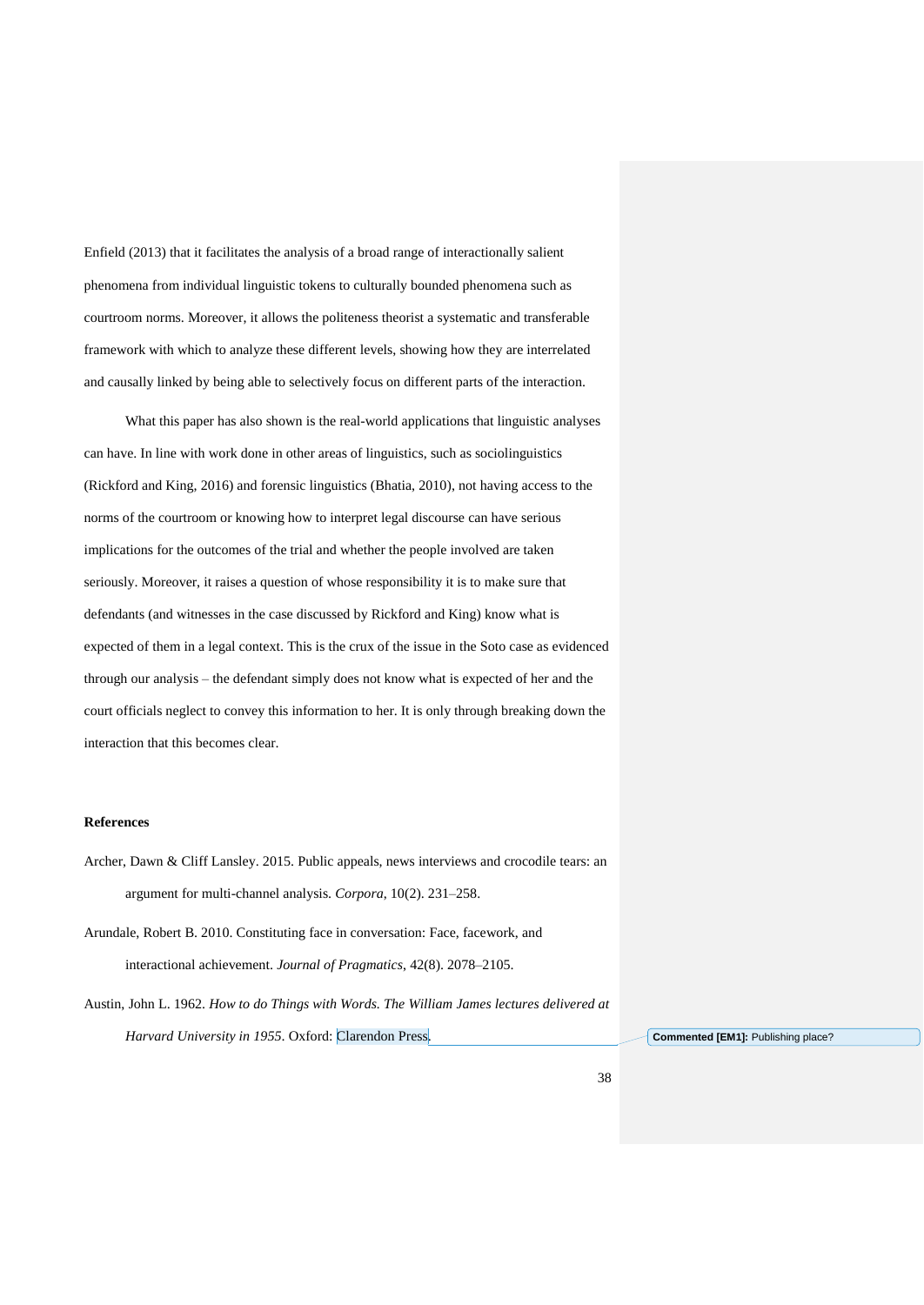- Bavelas, Janet, Peter De Jong, Harry Korman & and Sara. S. Jordan. 2012. Beyond backchannels: A three-step model of grounding in face-to-face dialogue. *In Proceedings of Interdisciplinary Workshop on Feedback Behaviors in Dialog*, Stevenson, WA, USA September 7-8. 5–6.
- Bhatia, Vijay. K. 2010. Legal writing: Specificity. Specification in legal writing: Accessibility, transparency, power and control, in: Malcolm Coulthard & Alison Johnson (eds.), *The Routledge handbook of forensic linguistics.* 21–37. London: Routledge.
- Bom, Isabelle van der & Karen Grainger 2015. Journal of politeness research: Introduction. *Journal of Politeness Research*, 11(2).165–178.
- Brown, Penelope & Stephen C. Levinson. 1987. *Politeness: Some Universals in Language Usage*. Cambridge: Cambridge University Press.
- Carston, Robyn. 2002. *Thoughts and utterances: The pragmatics of explicit communication*. New York: Wiley.
- Christie, Christine. (this issue) The indexical scope of adios: a relevance theoretic analysis of discursive constructions of gender and institutions and their impact on utterance interpretation.
- Clark, Herbert H. 1996. *Using language*. Cambridge: Cambridge University Press.
- Clark, Herbert H. & Meredyth A. Krych. 2004. Speaking while monitoring addressees for understanding. *Journal of Memory and Language*, 50(1).62–81.
- Ekman, Paul. 1999. Emotional and conversational nonverbal signals. In Lynn S. Messing & Ruth Campbell. (eds.), *Gesture, Speech, and Sign*, pp. 45–55. Oxford: Oxford University Press.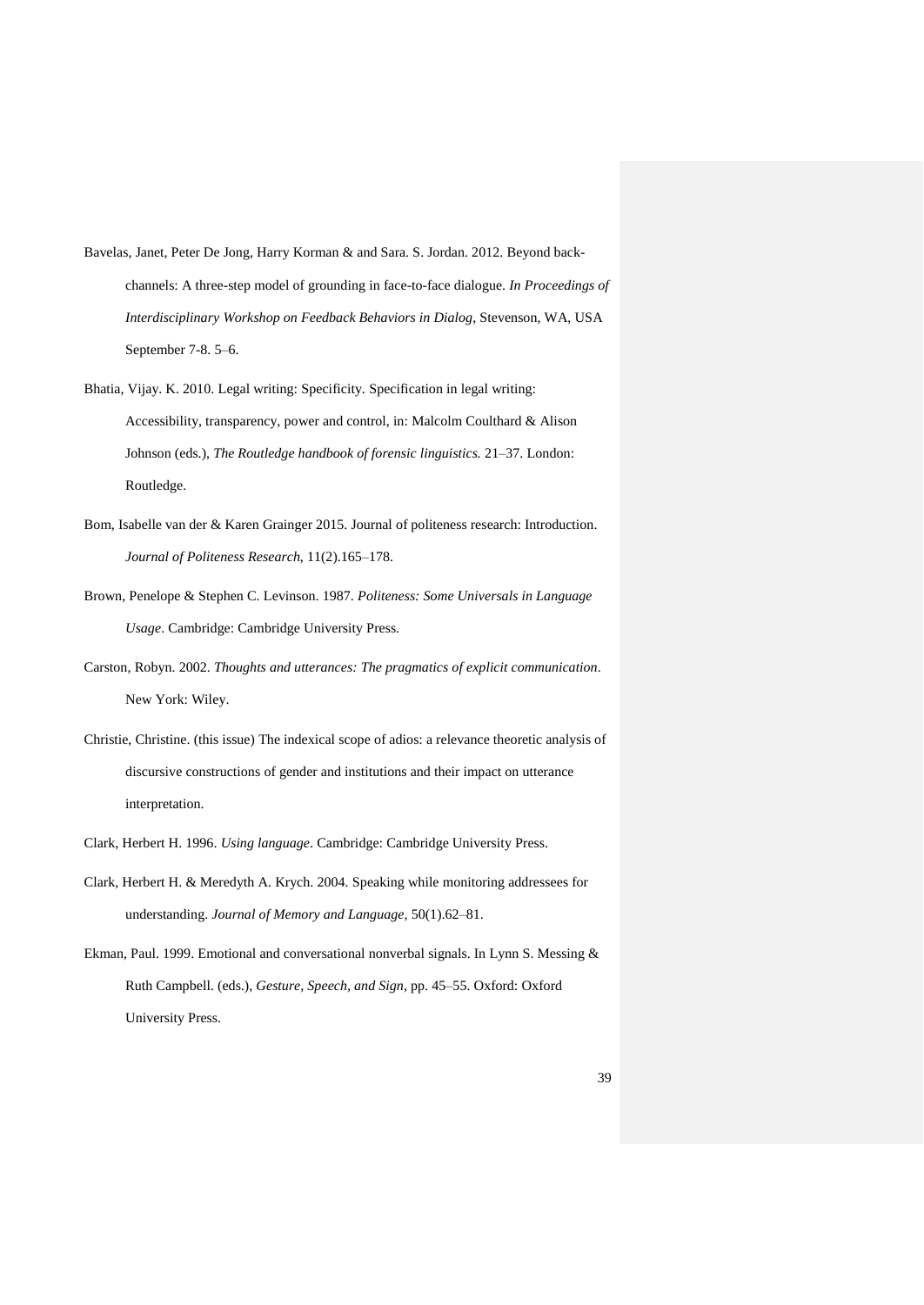- Enfield, Nick. J. 2009. Relationship thinking and human pragmatics. *Journal of Pragmatics*, 41(1). 60–78.
- Enfield, Nick., J. 2013. A 'composite utterances' approach to meaning. In Cornelia Müller, Ellen Fricke, Silva H. Ladewig, Alan Cienki, David McNeill, & Sedinha Teßendorf. (eds.) *Handbook of Body – Language – Communication*. volume 1. Berlin: Mouton de Gruyter.

Goffman, Erving. 1967. *Interaction Ritual*. New York: Pantheon.

Grainger, Karen. 2011. First order 'and 'second order 'politeness: Institutional and intercultural contexts. In Linguistic Politeness Research Group (ed.), *Discursive approaches to politeness*. 167–188. Berlin and Boston: De Gruyter Mouton.

Grice, H. Paul. 1957. Meaning. *The philosophical review*. 66(3). 377–388.

- Grice, H. Paul. 1975. Logic and conversation. In Peter Cole & Jerry Morgan (eds.) *Syntax and Semantics 3: Speech Acts*. 41–58. New York: Academic Press.
- Haugh, Michael. 2007. The discursive challenge to politeness theory: an interactional alternative. *Journal of Politeness Research*, 3(2). 295–317.
- Hutchby, Ian. & Robin Wooffitt 2008. *Conversation analysis*. Cambridge: Polity.
- Jackendoff, Ray. 2007. *Language, consciousness, culture: Essays on mental structure*. Cambridge MA: MIT Press.
- Kockelman, Paul. 2005. The semiotic stance. *Semiotica*, 2005(157). 233–304.
- Kockelman, Paul. 2006a. Representations of the world: Memories, perceptions, beliefs, intentions, and plans. *Semiotica*. 2006(162). 73–125.
- Kockelman, Paul. 2006b. Residence in the world: Affordances, instruments, actions, roles, and identities. *Semiotica*. 2006(162). 19–71.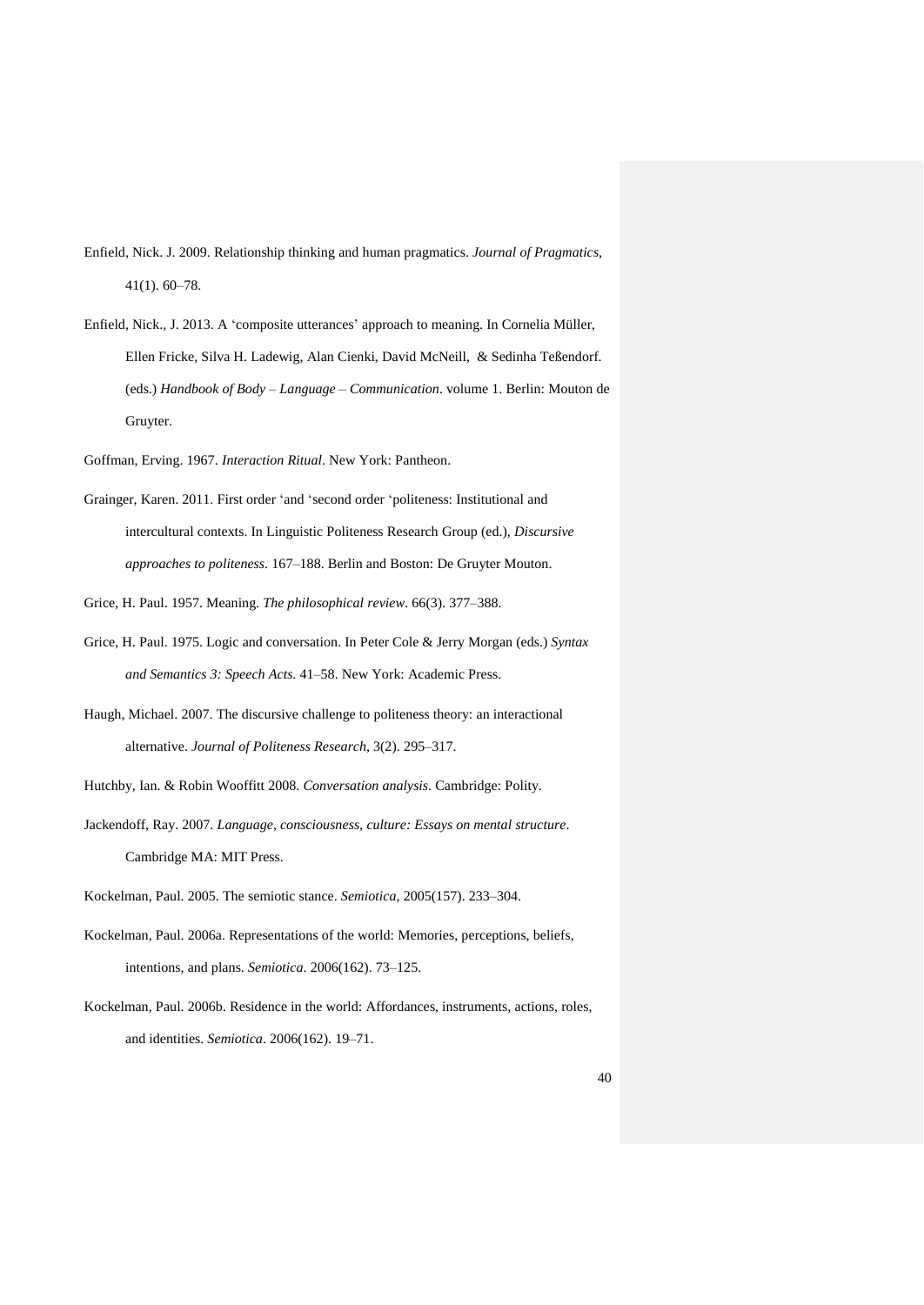Kockelman, Paul. 2007. Agency. *Current Anthropology*. 48(3). 375–401.

- Kockelman, Paul. 2012. Meaning, motivation, and mind: Some conditions and consequences for the flexibility and intersubjectivity of cognitive processes. *New Ideas in Psychology*, 30(1). 65-85.
- Levinson, Stephen. C. 1979. Activity types and language. *Linguistics*, 17(5–6). 365–400.
- Linton, Ralph. 1936. *The Study of Man: An Introduction*. New York: Appleton-Century-Crofts.
- Locher, Miriam A. & Richard J. Watts. 2005. Politeness theory and relational work. *Journal of Politeness Research*. 1(1). 9–33.
- McIntyre, Dan. & Derek Bousfield 2017. (im)politeness in fictional texts. In Jonathan Culpeper, Michael Haugh, & Daniel Z. Kádár,. (eds.). *The Palgrave Handbook of Linguistic (Im)politeness*. 759–783. London: Springer.
- Meier, Ardith J. 1995. Passages of politeness. *Journal of Pragmatics*, 24(4). 381–392.
- O'Driscoll, Jim. (this issue) Dances with footings: a Goffmanian perspective on the Soto case
- Ochs, Elinor. 1996. Linguistic Resources for Socializing Humanity. In John Gumperz & Stephen Levinson (eds.), *Rethinking linguistic relativity.* 407–438. Cambridge: Cambridge University Press
- Parret, Herman. 1984. Peirce and Hjelmslev: The two semiotics. *Language Sciences*. 6(2). 217–227.
- Peirce, Charles Sanders.. 1955. *Philosophical Writings of Peirce*. New York: Dover Publications.
- Pomerantz, Anita. 1984. Agreeing and disagreeing with assessments: Some features of preferred/dispreferred turn shapes. In J. Maxwell Atkinson & John Heritage. (eds.)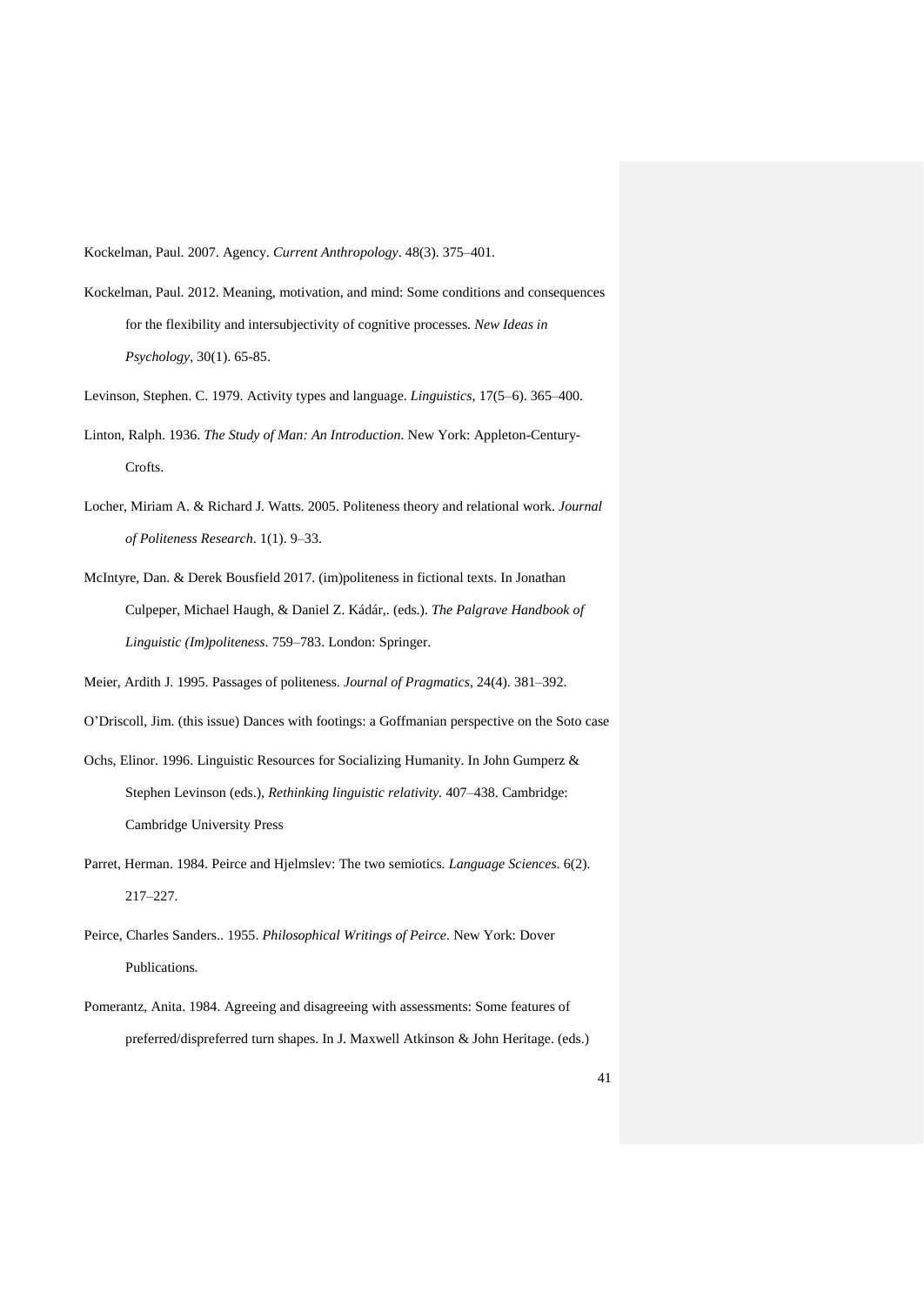*Structures of Social Action: Studies in Conversation Analysis*, pages 57–101. Cambridge University Press.

- Rickford, John R. & Sharese King,. 2016. Language and linguistics on trial: Hearing Rachel Jeantel (and other vernacular speakers) in the courtroom and beyond. *Language*, *92*(4). 948–988.
- Sacks, Harvey. 1987. On the preferences for agreement and contiguity in sequences in conversation. In Graham Button & John Lee (eds.). *Talk and social organization*, volume 54. 54–69. England: Multilingual Matters Ltd.
- Schneider, Klaus. P. 2012. Appropriate behaviour across varieties of English. *Journal of Pragmatics*, 44(9). 1022–1037.
- Searle, John. R. 2010. Making the social world: The structure of human civilization. Oxford: Oxford University Press.
- Silverstein, Michael. 2003. Indexical order and the dialectics of sociolinguistic life. *Language & communication*, 23(3).193–229.
- Wilson, Deirdre & Robyn Carston.2007. A unitary approach to lexical pragmatics: Relevance, inference and ad hoc concepts. In Noel Burton-Roberts. (ed.). *Pragmatics*, 231–259 Basingstoke, Hampshire: Palgrave-Macmillan.

# Jack Wilson

Jack Wilson is a lecturer in English Language at the University of Salford. His research interests include the semantics/pragmatics interface, focussing on features of face-to-face interaction, gesture, and the evolution of semiotic systems. He is currently working on